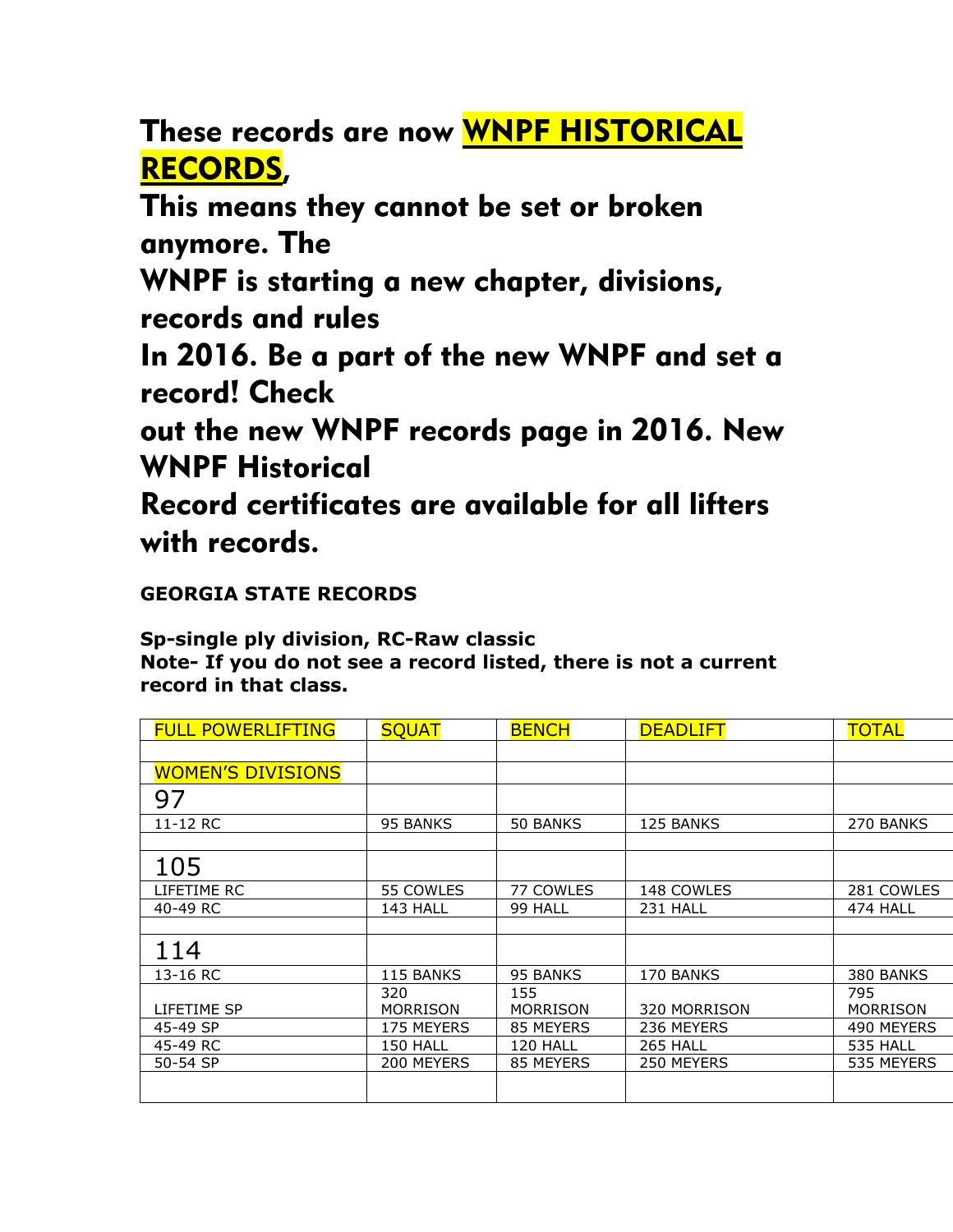| 123              |                 |                   |                     |                 |
|------------------|-----------------|-------------------|---------------------|-----------------|
| SUBS SP          | 230             | 125               | 300                 | 655             |
| OPEN SP          | 203             | 110               | 187                 | 501             |
| 11-12 RC         | 90              | 115               | 185                 | 390             |
| 13-16 RC         | 115 BANKS       | 95 BANKS          | 170 BANKS           | 380 BANKS       |
| 45-49 RC         | 170 DEAN        | 155 DEAN          | 260 DEAN            | <b>585 DEAN</b> |
|                  |                 |                   |                     |                 |
| 132              |                 |                   |                     |                 |
| LIFETIME SP      | 200             | 75                | 210                 | 485             |
|                  | 137             |                   |                     | 385             |
| LIFETIME RC      | SHERMAN         | <b>66 SHERMAN</b> | 181 SHERMAN         | SHERMAN         |
|                  | 260             | 120               |                     | 550             |
| <b>JUNIOR</b>    | SHEPPARD        | <b>SHEPPARD</b>   | 240 SHEPPARD        | <b>SHEPPARD</b> |
| <b>JUNIOR RC</b> | 250 TOLBERT     | 175 TOLBERT       | 305 TOLBERT         | 720 TOLBERT     |
|                  | 170             | 95                |                     | 470             |
| <b>OPEN RAW</b>  | <b>SKURATON</b> | <b>SKURATON</b>   | <b>205 SKURATON</b> | <b>SKURATON</b> |
| <b>SUBS RAW</b>  | 220 FAGAN       | 120 FAGAN         | 275 FAGAN           | 615 FAGAN       |
| 17-19 RC         | 150             | 100               | 250                 | 475             |
| 11-12 SP         | 110             | 137               | 226                 | 484             |
|                  |                 |                   |                     |                 |
|                  |                 |                   |                     |                 |
| 148              |                 |                   |                     |                 |
| NOVICE SP        | 195             | 90                | 220                 | 505             |
| <b>OPEN RC</b>   | 175 COHN        | 100 COHN          | 225 COHN            | <b>500 COHN</b> |
| <b>OPEN RAW</b>  | 195 NEBLETT     | 145 NEBLETT       | 290 NEBLETT         | 630 NEBLETT     |
|                  |                 | 125               |                     | 830             |
| OPEN SP          | 325 SAMS        | <b>MCCLOUD</b>    | 380 MCCLOUD         | <b>MCCLOUD</b>  |
| <b>JUNIOR SP</b> | 340             | 130               | 350                 | 800             |
| LIFETIME SP      | 380 SAMS        | 130 SAMS          | 420 SAMS            | 920 SAMS        |
| POLICE SP        | 240             | 125               | 305                 | 670             |
| <b>SUBS RAW</b>  | 220 NEBLETT     | 150 NEBLETT       | 310 NEBLETT         | 680 NEBLETT     |
| SUBS RC          | 185 FOUTS       | 110 FOUTS         | 215 FOUTS           | 510 FOUTS       |
| SUBS SP          | 365 SAMS        | 155 SAMS          | <b>410 SAMS</b>     | 930 SAMS        |
| 40-44 SP         | 295             | 145               | 315                 | 750             |
|                  |                 |                   |                     |                 |
| 165              |                 |                   |                     |                 |
| POLICE SP        | 240             | 125               | 305                 | 670             |
| OPEN RC          | 205 WHITTEN     | 150 WHITTEN       | 225 WHITTEN         | 580 WHITTEN     |
| 40-44 RC         | 225 BAXTER      | <b>155 KNEE</b>   | 275 BAXTER          | 610 BAXTER      |
| LIFETIME RC      | 205 HEMBREE     | 110 HEMBREE       | 300 HEMBREE         | 615 HEMBREE     |
|                  | 330             | 140               |                     | 910             |
| LIFETIME SP      | <b>MCCLOUD</b>  | <b>MCCLOUD</b>    | 440 MCCLOUD         | <b>MCCLOUD</b>  |
|                  |                 |                   |                     |                 |
| 181              |                 |                   |                     |                 |
| LIFETIME SP      | 275             | 120               | 275                 | 670             |
| M45-49 SP        | 275             | 120               | 275                 | 670             |
| <b>NOVICE</b>    | 315             | 190               | 275                 | 780             |
| OPEN RC          | 240 HOLLAND     | 140 HOLLAND       | 320 HOLLAND         | 700 HOLLAND     |
|                  |                 |                   |                     |                 |
| <b>SHW</b>       |                 |                   |                     |                 |
| 40-44 RC         | 230 BONDS       | 135 BUTCH         | 305 BONDS           | 660 BONDS       |
|                  |                 |                   |                     |                 |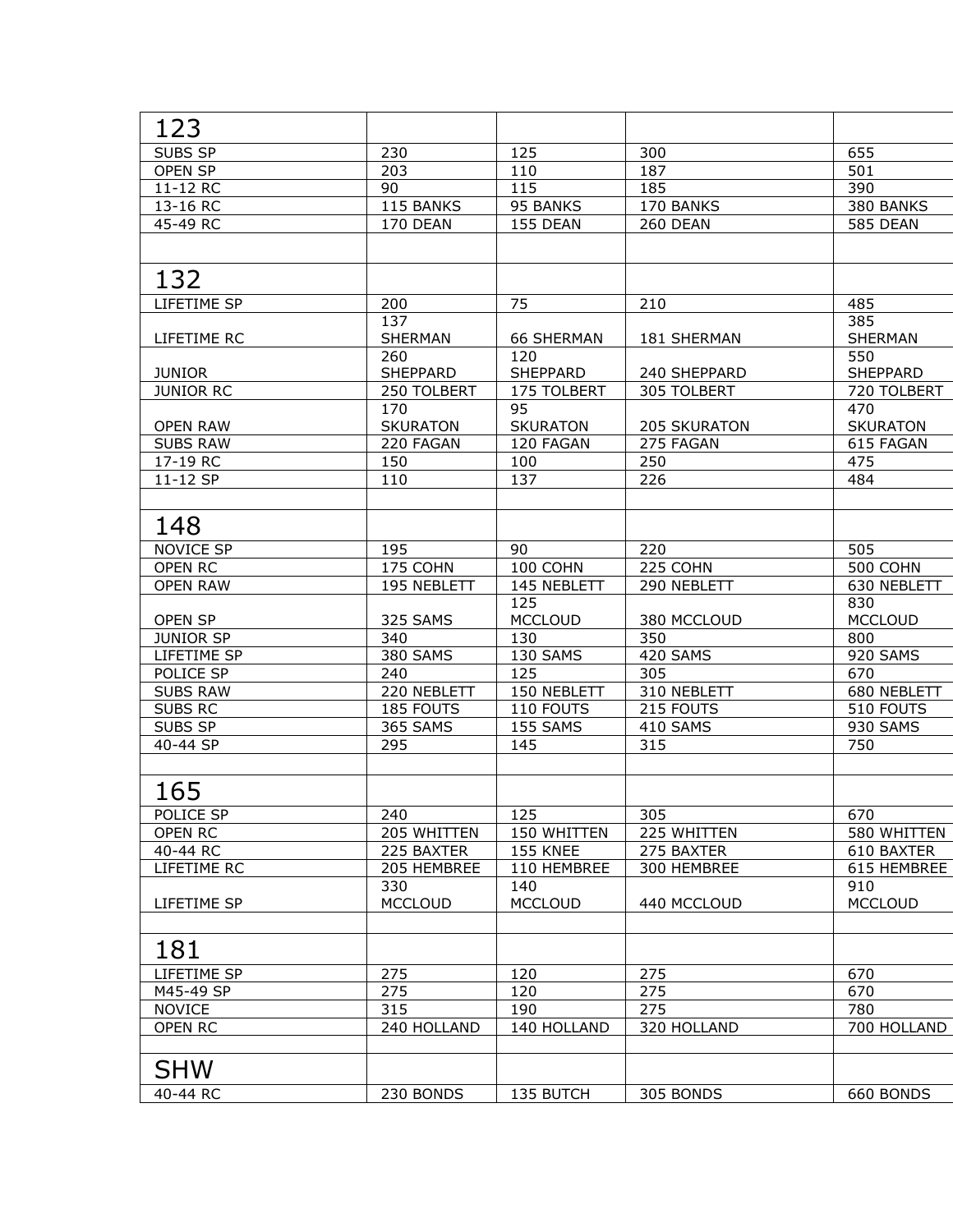| <b>JUNIOR RC</b>   | 100 DEYTON       | 80 DEYTON  | 175 DEYTON           | 355 DEYTON       |
|--------------------|------------------|------------|----------------------|------------------|
| <b>SUBS RAW</b>    | 285 LEVENS       | 165 LEVENS | 400 LEVENS           | 850 LEVENS       |
|                    |                  |            |                      |                  |
| <b>BENCH ONLY</b>  |                  |            | <b>DEADLIFT ONLY</b> |                  |
|                    |                  |            |                      |                  |
|                    |                  |            |                      |                  |
| 97                 |                  |            | 97                   |                  |
| 11-12 RAW          | 75 PADGETT       |            | 11-12 RAW            | 155 PADGETT      |
|                    |                  |            |                      |                  |
|                    |                  |            |                      |                  |
| 105                |                  |            | 105                  |                  |
|                    |                  |            |                      |                  |
| <b>YOUTH 11-12</b> | 105 PADGETT      |            | 11-12 RAW            | 160 GREEN        |
| 11-12 RAW          | 75 GREEN         |            | <b>SUBS RAW</b>      | 175 COWLES       |
| <b>SUBS RAW</b>    | 70 COWLES        |            |                      |                  |
|                    |                  |            |                      |                  |
|                    |                  |            |                      |                  |
| 114                |                  |            | 114                  |                  |
| $11 - 12$          | 115 PADGETT      |            | 13-16 RAW            | 175 PADGETT      |
| 13-16 RAW          | 105 PADGETT      |            | $50 - 54$            | 280 MEYERS       |
|                    |                  |            |                      |                  |
|                    |                  |            |                      |                  |
| 123                |                  |            | 123                  |                  |
|                    |                  |            |                      | 205              |
| <b>OPEN</b>        | 170              |            | <b>SUBS RAW</b>      | <b>BAYERLEIN</b> |
| LIFETIME           | 170              |            | 40-44 RAW            | 200 LEWIS        |
| <b>OPEN RAW</b>    | 127              |            | 45-49                | 200 MEYERS       |
|                    |                  |            | $50 - 54$            | 290 MEYERS       |
|                    |                  |            |                      |                  |
| 132                |                  |            | 132                  |                  |
| LIFETIME           | 170              |            | POLICE               | 255              |
|                    |                  |            |                      | $\overline{275}$ |
| RAW-OPEN           | 190              |            | 40-44 RAW            | <b>THRASHER</b>  |
| $17 - 19$          | 99               |            | <b>OPEN RAW</b>      | 265 STILTNER     |
| 11-12 RAW          | 120              |            |                      |                  |
|                    |                  |            |                      |                  |
|                    |                  |            |                      |                  |
| 148                |                  |            | 148                  |                  |
| <b>OPEN</b>        | 90               |            | LIFETIME             | <b>385 SAMS</b>  |
| <b>SUBS</b>        | 110              |            | <b>OPEN</b>          | 300              |
| $40 - 44$          | 160              |            | <b>SUBS</b>          | 300              |
| 40-44 RAW          | 175 HAYNES       |            | <b>OPEN RAW</b>      | 280<br>DIGRAZIA  |
|                    | 135              |            |                      | 280              |
| <b>SUBS RAW</b>    | <b>STERNBERG</b> |            | <b>SUBS RAW</b>      | DIGRAZIA         |
| <b>NOVICE RAW</b>  | 99 DIGRAZIA      |            | 40-44 RAW            | 185              |
|                    | 159.5            |            |                      |                  |
| <b>OPEN RAW</b>    | DIGRAZIA         |            |                      |                  |
| <b>NOVICE</b>      | 125 TATUM        |            |                      |                  |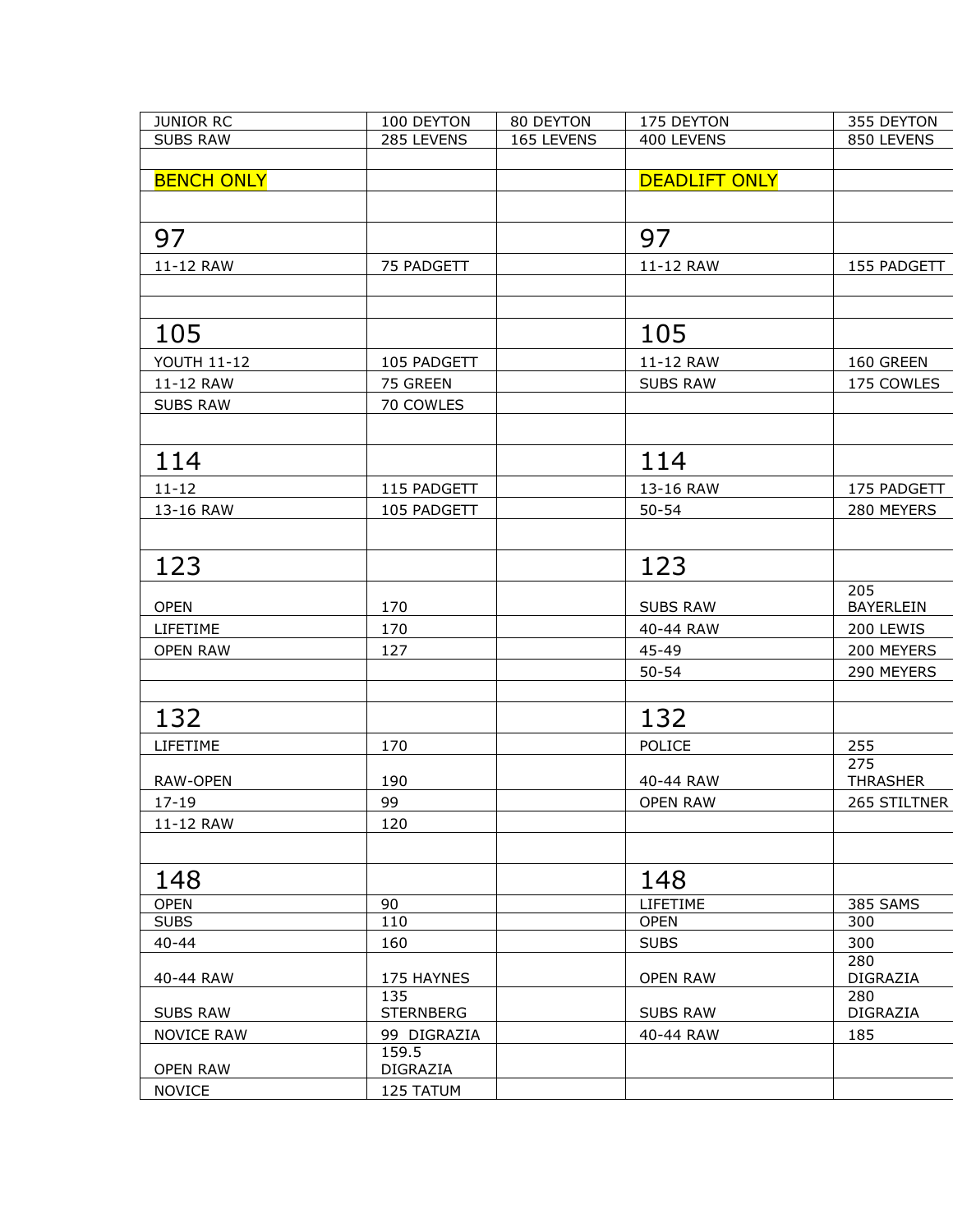|                   |                            | 165               |                 |
|-------------------|----------------------------|-------------------|-----------------|
| 165               |                            | <b>OPEN RAW</b>   | 325<br>DIGRAZIA |
| 17-19 RAW         | 115                        | <b>SUBS RAW</b>   | 325<br>DIGRAZIA |
| <b>NOVICE RAW</b> | 105<br><b>SESSIONS</b>     |                   |                 |
| <b>OPEN RAW</b>   | 159 CURTIN                 | 181               |                 |
| <b>SUBS RAW</b>   | 150<br><b>STERNBERG</b>    | LIFETIME RAW      | 275 DACOSTA     |
|                   |                            | 45-49 RAW         | 195<br>THOMPSON |
| 181               |                            | <b>POWERCURL</b>  |                 |
| LIFETIME RAW      | 180 DACOSTA                | 105               |                 |
| 45-49 RAW         | 160<br><b>THOMPSON</b>     | 40-49             | 83 HALL         |
|                   |                            |                   |                 |
|                   |                            | 114               |                 |
| <b>SHW</b>        |                            | 40-49             | 65 HALL         |
| LIFETIME          | 175                        |                   |                 |
|                   |                            | 123               |                 |
| <b>BENCH FOR</b>  |                            |                   |                 |
| <b>REPS</b>       |                            | 40-49             | 75-DEAN         |
|                   |                            |                   |                 |
| 105               |                            | 148               |                 |
| 45-49             | 38-HALL                    | OPEN              | 75-FOUTS        |
| 114               |                            |                   |                 |
| 45-49             | 45-HALL                    | 165               |                 |
| 123               |                            | 40-49             | 75 BAXTER       |
| 45-49             | 50-DEAN                    |                   |                 |
| 165               |                            | <b>SQUAT ONLY</b> |                 |
| <b>SUBS</b>       | $38 -$<br><b>STERNBERG</b> | 123               |                 |
| 181               |                            | 40-44 RC          | 135 LEWIS       |
| <b>LIFETIME</b>   | 28-DACOSTA                 |                   |                 |
|                   |                            |                   |                 |
|                   |                            |                   |                 |
|                   |                            | 165               |                 |
|                   |                            | 17-19 RC          | 175 LEWIS       |
|                   |                            |                   |                 |
|                   |                            |                   |                 |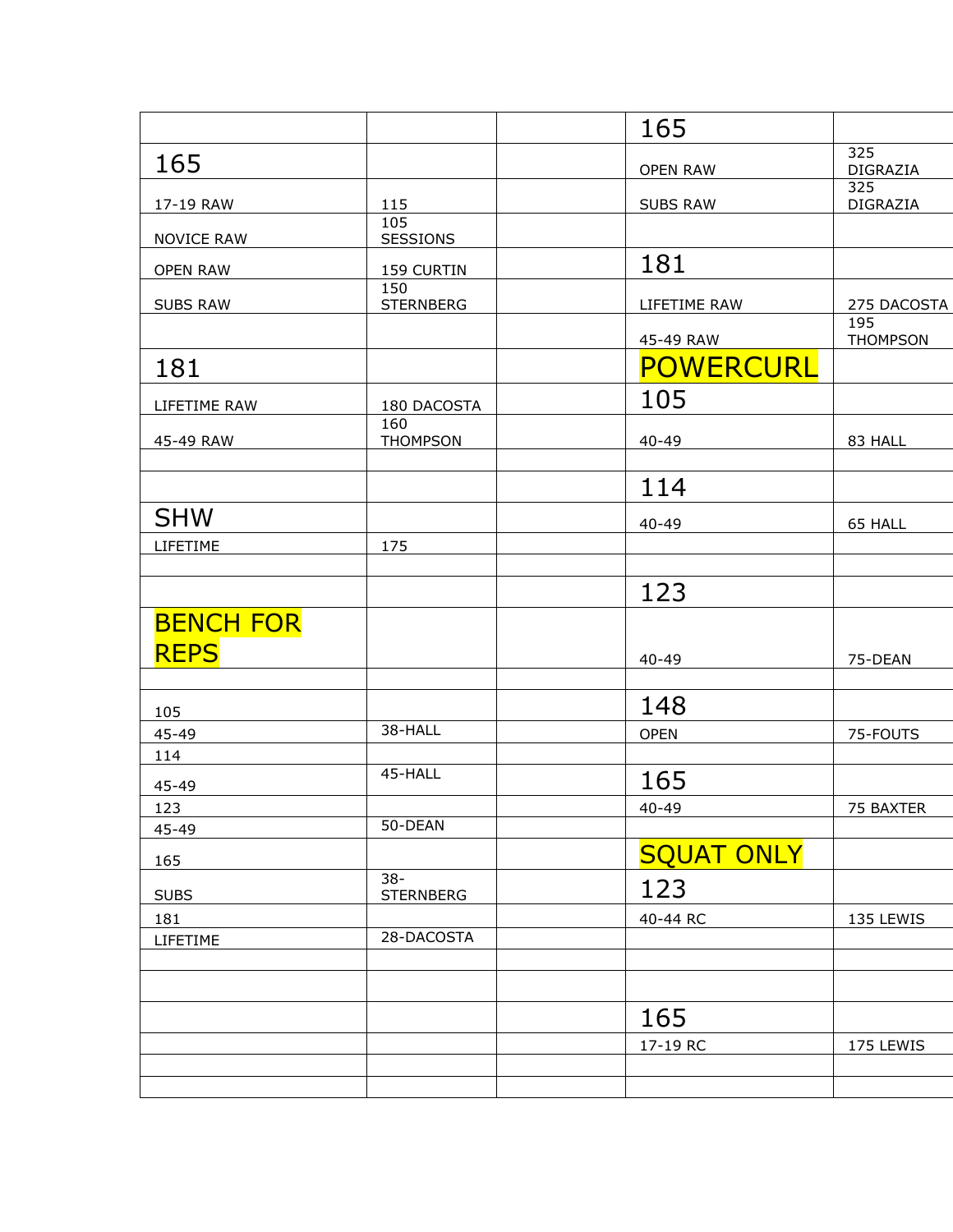| <b>POWERLIFTING</b><br><b>MENS DIVISIONS</b><br>100<br>9-10 RC<br>145 LUSTER<br>130 LUSTER<br>210 LUSTER<br>480 LUSTER<br>100<br>205<br>60<br>$9 - 10$<br>WILSON<br>45 WILSON<br>WILSON<br>WILSON<br>185<br>250<br>585<br><b>LUSTER</b><br><b>LUSTER</b><br>11-12 RC<br><b>LUSTER</b><br>150 LUSTER<br>114<br>11-12 RC<br>185 LUSTER<br>150 LUSTER<br>225 LUSTER<br>560 LUSTER<br>95<br>9-10 RC<br>170 PATE<br><b>CLIMMONS</b><br>204 PATE<br>451 PATE<br><b>200 DUNN</b><br><b>155 DUNN</b><br>265 DUNN<br>620 DUNN<br>13-16 RC<br>OPEN SP<br>400 COHN<br>275 COHN<br>429 COHN<br>1100 COHN<br>LIFETIME SP<br>400 COHN<br>275 COHN<br>425 COHN<br>1100 COHN<br>123<br>165<br>465<br>9-10 RC<br><b>CLIMMONS</b><br><b>CLIMMONS</b><br>95 CLIMMONS<br>205 CLIMMONS<br>185<br>150<br>245<br>580<br><b>DUNN</b><br><b>DUNN</b><br><b>DUNN</b><br><b>DUNN</b><br>11-12 RC<br>135 JOOMA<br>115 JOOMA<br>200 JOOMA<br>17-19 RC<br>450 JOOMA<br>OPEN SP<br>385 COHN<br>310 COHN<br>405 COHN<br>1085 COHN<br>315 COHN<br>225 COHN<br>425 COHN<br>955 COHN<br><b>OPEN RC</b><br>132<br>LIFETIME SP<br>255<br>360<br>300<br>915<br>165 LAMBERT<br>85 LAMBERT<br>190 LAMBERT<br>9-10 RC<br>440 LAMBERT<br>148<br>13-16 SP<br>369 LUSTER<br>275 LUSTER<br>430<br>1047 LUSTER<br>205<br>250<br>615<br>13-16 RC<br>160<br>400<br>305<br>1135<br><b>THOMPSON</b><br><b>THOMPSON</b><br>17-19 RAW<br>430 THOMPSON<br><b>THOMPSON</b><br>225<br>320<br>1010<br><b>BERENGER</b><br><b>BERENGER</b><br><b>BERENGER</b><br>465 BERENGER<br><b>JUNIOR RAW</b><br>365<br>40-44 SP<br>310<br>165<br>840<br>209<br>650<br>45-49 RC<br>132<br>308<br>225<br>160<br>303<br>666<br>SIMON<br><b>SIMON</b><br><b>SIMON</b><br>SIMON<br>55-59 RC<br>425<br>305<br>480<br>LIFETIME SP<br>1215<br>360<br>230<br>420<br>NOVICE SP<br>1010<br>360<br>230<br>420<br>1010<br>OPEN SP<br><b>OPEN RAW</b><br>365 COHN<br>310 COHN<br>440 COHN<br>1115 COHN |             |  |  |
|----------------------------------------------------------------------------------------------------------------------------------------------------------------------------------------------------------------------------------------------------------------------------------------------------------------------------------------------------------------------------------------------------------------------------------------------------------------------------------------------------------------------------------------------------------------------------------------------------------------------------------------------------------------------------------------------------------------------------------------------------------------------------------------------------------------------------------------------------------------------------------------------------------------------------------------------------------------------------------------------------------------------------------------------------------------------------------------------------------------------------------------------------------------------------------------------------------------------------------------------------------------------------------------------------------------------------------------------------------------------------------------------------------------------------------------------------------------------------------------------------------------------------------------------------------------------------------------------------------------------------------------------------------------------------------------------------------------------------------------------------------------------------------------------------------------------------------------------------------------------------------------------------------------------|-------------|--|--|
|                                                                                                                                                                                                                                                                                                                                                                                                                                                                                                                                                                                                                                                                                                                                                                                                                                                                                                                                                                                                                                                                                                                                                                                                                                                                                                                                                                                                                                                                                                                                                                                                                                                                                                                                                                                                                                                                                                                      | <b>FULL</b> |  |  |
|                                                                                                                                                                                                                                                                                                                                                                                                                                                                                                                                                                                                                                                                                                                                                                                                                                                                                                                                                                                                                                                                                                                                                                                                                                                                                                                                                                                                                                                                                                                                                                                                                                                                                                                                                                                                                                                                                                                      |             |  |  |
|                                                                                                                                                                                                                                                                                                                                                                                                                                                                                                                                                                                                                                                                                                                                                                                                                                                                                                                                                                                                                                                                                                                                                                                                                                                                                                                                                                                                                                                                                                                                                                                                                                                                                                                                                                                                                                                                                                                      |             |  |  |
|                                                                                                                                                                                                                                                                                                                                                                                                                                                                                                                                                                                                                                                                                                                                                                                                                                                                                                                                                                                                                                                                                                                                                                                                                                                                                                                                                                                                                                                                                                                                                                                                                                                                                                                                                                                                                                                                                                                      |             |  |  |
|                                                                                                                                                                                                                                                                                                                                                                                                                                                                                                                                                                                                                                                                                                                                                                                                                                                                                                                                                                                                                                                                                                                                                                                                                                                                                                                                                                                                                                                                                                                                                                                                                                                                                                                                                                                                                                                                                                                      |             |  |  |
|                                                                                                                                                                                                                                                                                                                                                                                                                                                                                                                                                                                                                                                                                                                                                                                                                                                                                                                                                                                                                                                                                                                                                                                                                                                                                                                                                                                                                                                                                                                                                                                                                                                                                                                                                                                                                                                                                                                      |             |  |  |
|                                                                                                                                                                                                                                                                                                                                                                                                                                                                                                                                                                                                                                                                                                                                                                                                                                                                                                                                                                                                                                                                                                                                                                                                                                                                                                                                                                                                                                                                                                                                                                                                                                                                                                                                                                                                                                                                                                                      |             |  |  |
|                                                                                                                                                                                                                                                                                                                                                                                                                                                                                                                                                                                                                                                                                                                                                                                                                                                                                                                                                                                                                                                                                                                                                                                                                                                                                                                                                                                                                                                                                                                                                                                                                                                                                                                                                                                                                                                                                                                      |             |  |  |
|                                                                                                                                                                                                                                                                                                                                                                                                                                                                                                                                                                                                                                                                                                                                                                                                                                                                                                                                                                                                                                                                                                                                                                                                                                                                                                                                                                                                                                                                                                                                                                                                                                                                                                                                                                                                                                                                                                                      |             |  |  |
|                                                                                                                                                                                                                                                                                                                                                                                                                                                                                                                                                                                                                                                                                                                                                                                                                                                                                                                                                                                                                                                                                                                                                                                                                                                                                                                                                                                                                                                                                                                                                                                                                                                                                                                                                                                                                                                                                                                      |             |  |  |
|                                                                                                                                                                                                                                                                                                                                                                                                                                                                                                                                                                                                                                                                                                                                                                                                                                                                                                                                                                                                                                                                                                                                                                                                                                                                                                                                                                                                                                                                                                                                                                                                                                                                                                                                                                                                                                                                                                                      |             |  |  |
|                                                                                                                                                                                                                                                                                                                                                                                                                                                                                                                                                                                                                                                                                                                                                                                                                                                                                                                                                                                                                                                                                                                                                                                                                                                                                                                                                                                                                                                                                                                                                                                                                                                                                                                                                                                                                                                                                                                      |             |  |  |
|                                                                                                                                                                                                                                                                                                                                                                                                                                                                                                                                                                                                                                                                                                                                                                                                                                                                                                                                                                                                                                                                                                                                                                                                                                                                                                                                                                                                                                                                                                                                                                                                                                                                                                                                                                                                                                                                                                                      |             |  |  |
|                                                                                                                                                                                                                                                                                                                                                                                                                                                                                                                                                                                                                                                                                                                                                                                                                                                                                                                                                                                                                                                                                                                                                                                                                                                                                                                                                                                                                                                                                                                                                                                                                                                                                                                                                                                                                                                                                                                      |             |  |  |
|                                                                                                                                                                                                                                                                                                                                                                                                                                                                                                                                                                                                                                                                                                                                                                                                                                                                                                                                                                                                                                                                                                                                                                                                                                                                                                                                                                                                                                                                                                                                                                                                                                                                                                                                                                                                                                                                                                                      |             |  |  |
|                                                                                                                                                                                                                                                                                                                                                                                                                                                                                                                                                                                                                                                                                                                                                                                                                                                                                                                                                                                                                                                                                                                                                                                                                                                                                                                                                                                                                                                                                                                                                                                                                                                                                                                                                                                                                                                                                                                      |             |  |  |
|                                                                                                                                                                                                                                                                                                                                                                                                                                                                                                                                                                                                                                                                                                                                                                                                                                                                                                                                                                                                                                                                                                                                                                                                                                                                                                                                                                                                                                                                                                                                                                                                                                                                                                                                                                                                                                                                                                                      |             |  |  |
|                                                                                                                                                                                                                                                                                                                                                                                                                                                                                                                                                                                                                                                                                                                                                                                                                                                                                                                                                                                                                                                                                                                                                                                                                                                                                                                                                                                                                                                                                                                                                                                                                                                                                                                                                                                                                                                                                                                      |             |  |  |
|                                                                                                                                                                                                                                                                                                                                                                                                                                                                                                                                                                                                                                                                                                                                                                                                                                                                                                                                                                                                                                                                                                                                                                                                                                                                                                                                                                                                                                                                                                                                                                                                                                                                                                                                                                                                                                                                                                                      |             |  |  |
|                                                                                                                                                                                                                                                                                                                                                                                                                                                                                                                                                                                                                                                                                                                                                                                                                                                                                                                                                                                                                                                                                                                                                                                                                                                                                                                                                                                                                                                                                                                                                                                                                                                                                                                                                                                                                                                                                                                      |             |  |  |
|                                                                                                                                                                                                                                                                                                                                                                                                                                                                                                                                                                                                                                                                                                                                                                                                                                                                                                                                                                                                                                                                                                                                                                                                                                                                                                                                                                                                                                                                                                                                                                                                                                                                                                                                                                                                                                                                                                                      |             |  |  |
|                                                                                                                                                                                                                                                                                                                                                                                                                                                                                                                                                                                                                                                                                                                                                                                                                                                                                                                                                                                                                                                                                                                                                                                                                                                                                                                                                                                                                                                                                                                                                                                                                                                                                                                                                                                                                                                                                                                      |             |  |  |
|                                                                                                                                                                                                                                                                                                                                                                                                                                                                                                                                                                                                                                                                                                                                                                                                                                                                                                                                                                                                                                                                                                                                                                                                                                                                                                                                                                                                                                                                                                                                                                                                                                                                                                                                                                                                                                                                                                                      |             |  |  |
|                                                                                                                                                                                                                                                                                                                                                                                                                                                                                                                                                                                                                                                                                                                                                                                                                                                                                                                                                                                                                                                                                                                                                                                                                                                                                                                                                                                                                                                                                                                                                                                                                                                                                                                                                                                                                                                                                                                      |             |  |  |
|                                                                                                                                                                                                                                                                                                                                                                                                                                                                                                                                                                                                                                                                                                                                                                                                                                                                                                                                                                                                                                                                                                                                                                                                                                                                                                                                                                                                                                                                                                                                                                                                                                                                                                                                                                                                                                                                                                                      |             |  |  |
|                                                                                                                                                                                                                                                                                                                                                                                                                                                                                                                                                                                                                                                                                                                                                                                                                                                                                                                                                                                                                                                                                                                                                                                                                                                                                                                                                                                                                                                                                                                                                                                                                                                                                                                                                                                                                                                                                                                      |             |  |  |
|                                                                                                                                                                                                                                                                                                                                                                                                                                                                                                                                                                                                                                                                                                                                                                                                                                                                                                                                                                                                                                                                                                                                                                                                                                                                                                                                                                                                                                                                                                                                                                                                                                                                                                                                                                                                                                                                                                                      |             |  |  |
|                                                                                                                                                                                                                                                                                                                                                                                                                                                                                                                                                                                                                                                                                                                                                                                                                                                                                                                                                                                                                                                                                                                                                                                                                                                                                                                                                                                                                                                                                                                                                                                                                                                                                                                                                                                                                                                                                                                      |             |  |  |
|                                                                                                                                                                                                                                                                                                                                                                                                                                                                                                                                                                                                                                                                                                                                                                                                                                                                                                                                                                                                                                                                                                                                                                                                                                                                                                                                                                                                                                                                                                                                                                                                                                                                                                                                                                                                                                                                                                                      |             |  |  |
|                                                                                                                                                                                                                                                                                                                                                                                                                                                                                                                                                                                                                                                                                                                                                                                                                                                                                                                                                                                                                                                                                                                                                                                                                                                                                                                                                                                                                                                                                                                                                                                                                                                                                                                                                                                                                                                                                                                      |             |  |  |
|                                                                                                                                                                                                                                                                                                                                                                                                                                                                                                                                                                                                                                                                                                                                                                                                                                                                                                                                                                                                                                                                                                                                                                                                                                                                                                                                                                                                                                                                                                                                                                                                                                                                                                                                                                                                                                                                                                                      |             |  |  |
|                                                                                                                                                                                                                                                                                                                                                                                                                                                                                                                                                                                                                                                                                                                                                                                                                                                                                                                                                                                                                                                                                                                                                                                                                                                                                                                                                                                                                                                                                                                                                                                                                                                                                                                                                                                                                                                                                                                      |             |  |  |
|                                                                                                                                                                                                                                                                                                                                                                                                                                                                                                                                                                                                                                                                                                                                                                                                                                                                                                                                                                                                                                                                                                                                                                                                                                                                                                                                                                                                                                                                                                                                                                                                                                                                                                                                                                                                                                                                                                                      |             |  |  |
|                                                                                                                                                                                                                                                                                                                                                                                                                                                                                                                                                                                                                                                                                                                                                                                                                                                                                                                                                                                                                                                                                                                                                                                                                                                                                                                                                                                                                                                                                                                                                                                                                                                                                                                                                                                                                                                                                                                      |             |  |  |
|                                                                                                                                                                                                                                                                                                                                                                                                                                                                                                                                                                                                                                                                                                                                                                                                                                                                                                                                                                                                                                                                                                                                                                                                                                                                                                                                                                                                                                                                                                                                                                                                                                                                                                                                                                                                                                                                                                                      |             |  |  |
|                                                                                                                                                                                                                                                                                                                                                                                                                                                                                                                                                                                                                                                                                                                                                                                                                                                                                                                                                                                                                                                                                                                                                                                                                                                                                                                                                                                                                                                                                                                                                                                                                                                                                                                                                                                                                                                                                                                      |             |  |  |
|                                                                                                                                                                                                                                                                                                                                                                                                                                                                                                                                                                                                                                                                                                                                                                                                                                                                                                                                                                                                                                                                                                                                                                                                                                                                                                                                                                                                                                                                                                                                                                                                                                                                                                                                                                                                                                                                                                                      |             |  |  |
|                                                                                                                                                                                                                                                                                                                                                                                                                                                                                                                                                                                                                                                                                                                                                                                                                                                                                                                                                                                                                                                                                                                                                                                                                                                                                                                                                                                                                                                                                                                                                                                                                                                                                                                                                                                                                                                                                                                      |             |  |  |
|                                                                                                                                                                                                                                                                                                                                                                                                                                                                                                                                                                                                                                                                                                                                                                                                                                                                                                                                                                                                                                                                                                                                                                                                                                                                                                                                                                                                                                                                                                                                                                                                                                                                                                                                                                                                                                                                                                                      |             |  |  |
|                                                                                                                                                                                                                                                                                                                                                                                                                                                                                                                                                                                                                                                                                                                                                                                                                                                                                                                                                                                                                                                                                                                                                                                                                                                                                                                                                                                                                                                                                                                                                                                                                                                                                                                                                                                                                                                                                                                      |             |  |  |
|                                                                                                                                                                                                                                                                                                                                                                                                                                                                                                                                                                                                                                                                                                                                                                                                                                                                                                                                                                                                                                                                                                                                                                                                                                                                                                                                                                                                                                                                                                                                                                                                                                                                                                                                                                                                                                                                                                                      |             |  |  |
|                                                                                                                                                                                                                                                                                                                                                                                                                                                                                                                                                                                                                                                                                                                                                                                                                                                                                                                                                                                                                                                                                                                                                                                                                                                                                                                                                                                                                                                                                                                                                                                                                                                                                                                                                                                                                                                                                                                      |             |  |  |
|                                                                                                                                                                                                                                                                                                                                                                                                                                                                                                                                                                                                                                                                                                                                                                                                                                                                                                                                                                                                                                                                                                                                                                                                                                                                                                                                                                                                                                                                                                                                                                                                                                                                                                                                                                                                                                                                                                                      |             |  |  |
|                                                                                                                                                                                                                                                                                                                                                                                                                                                                                                                                                                                                                                                                                                                                                                                                                                                                                                                                                                                                                                                                                                                                                                                                                                                                                                                                                                                                                                                                                                                                                                                                                                                                                                                                                                                                                                                                                                                      |             |  |  |
|                                                                                                                                                                                                                                                                                                                                                                                                                                                                                                                                                                                                                                                                                                                                                                                                                                                                                                                                                                                                                                                                                                                                                                                                                                                                                                                                                                                                                                                                                                                                                                                                                                                                                                                                                                                                                                                                                                                      |             |  |  |
|                                                                                                                                                                                                                                                                                                                                                                                                                                                                                                                                                                                                                                                                                                                                                                                                                                                                                                                                                                                                                                                                                                                                                                                                                                                                                                                                                                                                                                                                                                                                                                                                                                                                                                                                                                                                                                                                                                                      |             |  |  |
|                                                                                                                                                                                                                                                                                                                                                                                                                                                                                                                                                                                                                                                                                                                                                                                                                                                                                                                                                                                                                                                                                                                                                                                                                                                                                                                                                                                                                                                                                                                                                                                                                                                                                                                                                                                                                                                                                                                      |             |  |  |
|                                                                                                                                                                                                                                                                                                                                                                                                                                                                                                                                                                                                                                                                                                                                                                                                                                                                                                                                                                                                                                                                                                                                                                                                                                                                                                                                                                                                                                                                                                                                                                                                                                                                                                                                                                                                                                                                                                                      |             |  |  |
|                                                                                                                                                                                                                                                                                                                                                                                                                                                                                                                                                                                                                                                                                                                                                                                                                                                                                                                                                                                                                                                                                                                                                                                                                                                                                                                                                                                                                                                                                                                                                                                                                                                                                                                                                                                                                                                                                                                      |             |  |  |
|                                                                                                                                                                                                                                                                                                                                                                                                                                                                                                                                                                                                                                                                                                                                                                                                                                                                                                                                                                                                                                                                                                                                                                                                                                                                                                                                                                                                                                                                                                                                                                                                                                                                                                                                                                                                                                                                                                                      |             |  |  |
|                                                                                                                                                                                                                                                                                                                                                                                                                                                                                                                                                                                                                                                                                                                                                                                                                                                                                                                                                                                                                                                                                                                                                                                                                                                                                                                                                                                                                                                                                                                                                                                                                                                                                                                                                                                                                                                                                                                      |             |  |  |
|                                                                                                                                                                                                                                                                                                                                                                                                                                                                                                                                                                                                                                                                                                                                                                                                                                                                                                                                                                                                                                                                                                                                                                                                                                                                                                                                                                                                                                                                                                                                                                                                                                                                                                                                                                                                                                                                                                                      | 165         |  |  |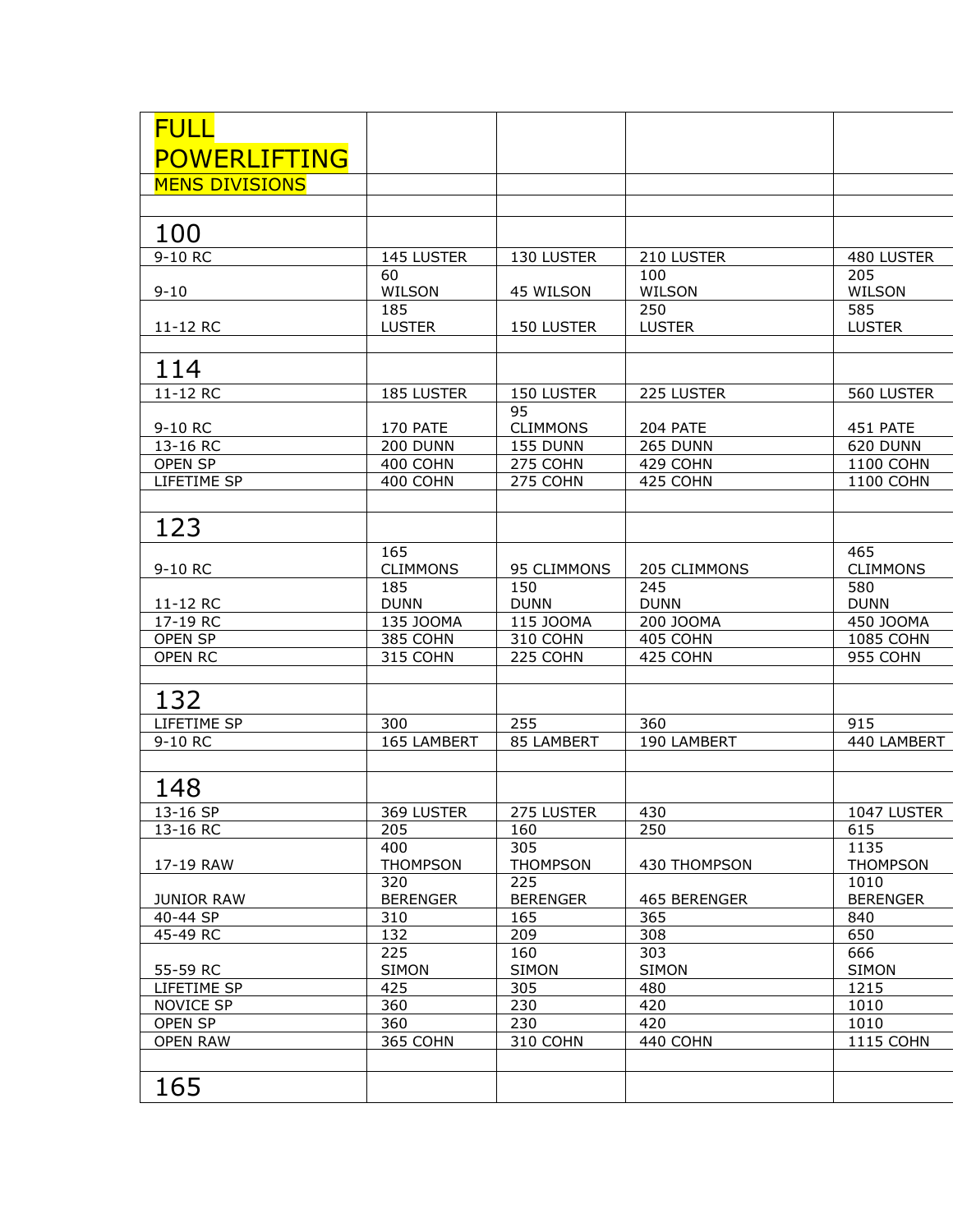| 13-16 SP             | 315                       | 155                       | 370             | 840               |
|----------------------|---------------------------|---------------------------|-----------------|-------------------|
| 13-16 RC             | 385 PALMER                | 245 PALMER                | 375 PALMER      | 1005 PALMER       |
| 17-19 SP             | 410 WRIGHT                | 275 WRIGHT                | 450 WRIGHT      | 1135 WRIGHT       |
| 17-19 RAW            | 325 HWANG                 | 225 HWANG                 | 360 HWANG       | 910 HWANG         |
|                      |                           |                           |                 | 1284              |
| 17-19 RC             | 441 QUATELA               | 303 QUATELA               | 540 QUATELA     | QUATELA           |
| $40 - 44$            | 410                       | 235                       | 420             | 1065              |
|                      |                           |                           |                 | 1250              |
| 40-44 RC             | 455 POLLARD               | 280 POLLARD               | 500 POLLARD     | <b>POLLARD</b>    |
| 45-49                | 440                       | 220                       | 460             | 1105              |
| 45-49 RC             | 225                       | 200                       | 315             | 740               |
| $50 - 54$            | 450 GAYTON                | 295 GAYTON                | 455 GAYTON      | 1200 GAYTON       |
| 50-54 SP             | 500 BROWN                 | 300 BROWN                 | 500 BROWN       | <b>1300 BROWN</b> |
| 50-54 RC             | 360 GAYTON                | 245 GAYTON                | 415 GAYTON      | 1020 GAYTON       |
| 55-59 SP             | 320                       | 215                       | 420             | 935               |
| 60-64 SP             | 310                       | 205                       | 410             | 920               |
| JUNIOR SP            | 545                       | 374                       | 540             | 1460              |
| <b>JUNIOR RC</b>     | 345 WALKER                | 225 WALKER                | 415 WALKER      | 985 WALKER        |
| <b>JUNIOR RAW</b>    | 315 WILSEY                | 200 WILSEY                | 365 WILSEY      | 680 WILSEY        |
| LIFETIME             | 570                       | 340                       | 495             | 1405              |
| LIFETIME SP          | 485 SKRIP                 | 308 SKRIP                 | 507 SKRIP       | 1300 SKRIP        |
| LIFETIME RC          | 424 LEWIS                 | 303 LEWIS                 | 529 LEWIS       | 1256 LEWIS        |
| <b>OPEN RAW</b>      | 235 ADDIS                 | 165 ADDIS                 | 305 ADDIS       | 705 ADDIS         |
|                      | 225                       | 280                       |                 | 845               |
| NOVICE RC            | <b>MCLENDON</b>           | <b>MCLENDON</b>           | 340 MCLENDON    | <b>MCLENDON</b>   |
| <b>SUBS</b>          | 570                       | 340                       | 495             | 1405              |
|                      |                           |                           |                 | 1003              |
| SUBS SP              | 336 BURNAM                | 248 BURNAM                | 418 BURNAM      | <b>BURNAM</b>     |
| <b>SUBS RC</b>       | 450 POLLARD               | 355 CLARKE                | 535 CLARKE      | 1330 CLARKE       |
|                      |                           |                           |                 |                   |
| 181                  |                           |                           |                 |                   |
| 13-16 RC             | 418 MARR                  | 281 MARR                  | 424 MARR        | <b>1124 MARR</b>  |
| 13-16 RAW            | 335 ASH                   | 245 ASH                   | 445 ASH         | 1025 ASH          |
|                      | 435                       | 331                       |                 | 1278              |
| 17-19 SP             | <b>DUCKWORTH</b>          | <b>DUCKWORTH</b>          | 512 DUCKWORTH   | <b>DUCKWORTH</b>  |
| 17-19 RC             | 375 HINTON                | 275 HINTON                | 460 HINTON      | 1110 HINTON       |
| $40 - 44$            | 500 WILSON                | 335 WILSON                | 555             | 1340 WILSON       |
| 40-44 SP             | 475 WILSON                | 355 WILSON                | 480 WILSON      | 1310 WILSON       |
| $50 - 54$            | 445 GAYTON                | 315 GAYTON                | 465 GAYTON      | 1225 GAYTON       |
|                      |                           |                           | 435 GAYTON      | 1135 GAYTON       |
| 50-54 SP<br>70-74 RC | 415 GAYTON<br>255 HARRELL | 285 GAYTON<br>200 HARRELL | 280 HARRELL     | 735 HARRELL       |
| <b>JUNIOR SP</b>     | 500                       | 330                       | 540             | 1370              |
| <b>JUNIOR RC</b>     | 355 COLUMB                | 245 COLUMB                | 440 COLUMB      | 1040 COLUMB       |
| <b>JUNIOR RAW</b>    | 390 TUTT                  | <b>265 TUTT</b>           | <b>500 TUTT</b> | <b>1140 TUTT</b>  |
|                      | 615                       |                           | 700             | 1655              |
| LIFETIME             | <b>MEYERS</b>             | 365 MEYERS                | <b>MEYERS</b>   | <b>MEYERS</b>     |
|                      |                           | 358                       |                 |                   |
| LIFETIME SP          | 530 SKRIP                 | <b>PORTWOOD</b>           | 518 SKRIP       | <b>1355 SKRIP</b> |
|                      | 485                       |                           |                 | 1370              |
| LIFETIME RC          | <b>WALDRON</b>            | 402 ASHE                  | 585 WALDRON     | <b>WALDRON</b>    |
| NOVICE SP            | 450                       | 285                       | 550             | 1235              |
|                      |                           | 455                       |                 |                   |
| <b>OPEN</b>          | 620                       | CAMPBELL                  | 600             | 1600              |
| OPEN SP              | 545 CHURCH                | 425 CHURCH                | 445 CHURCH      | 1415 CHURCH       |
| OPEN RC              | 400 ASHE                  | 405 ASHE                  | <b>510 DUNN</b> | 1260 ASHE         |
| POLICE SP            | 435                       | 340                       | 490             | 1205              |
|                      |                           |                           |                 |                   |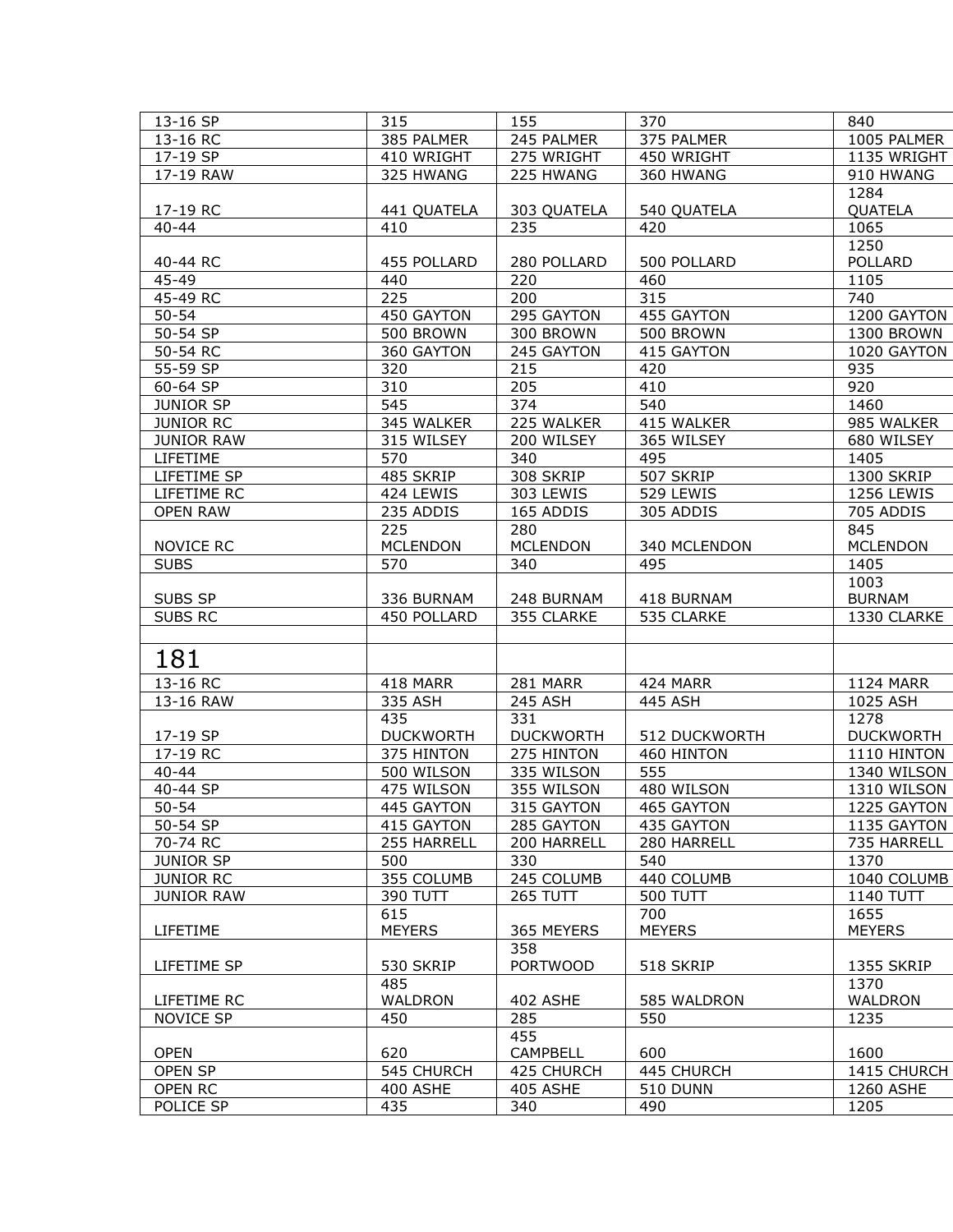|                  | 640              | 380               | 700                    | 1680                            |
|------------------|------------------|-------------------|------------------------|---------------------------------|
| <b>SUBS</b>      | <b>MEYERS</b>    | <b>MEYERS</b>     | <b>MEYERS</b>          | <b>MEYERS</b>                   |
| SUBS SP          | 500 WILSON       | 350 WILSON        | 455 WILSON             | 1305 WILSON                     |
| <b>SUBS RAW</b>  | 445 DAWES        | 375 DAWES         | 520 DAWES              | 1335 DAWES                      |
| 70-74 RAW        | 255 HARRELL      | 195 HARRELL       | 315 HARRELL            | 765 HARRELL                     |
| 70-74 RC         | 295 HARRELL      | 195 HARRELL       | 335 HARRELL            | 825 HARRELL                     |
| 75-79 RAW        | 270 HARRELL      | 180 HARRELL       | 350 HARRELL            | 800 HARRELL                     |
|                  |                  |                   |                        |                                 |
|                  |                  |                   |                        |                                 |
| 198              |                  |                   |                        |                                 |
|                  |                  | 205               |                        |                                 |
| 13-16 RC         | 380 BUSH         | <b>BUSH/RAMEY</b> | 375 RAMEY              | 960 BUSH                        |
| $17 - 19$        | 365              | 270               | 435                    | 1070                            |
| 17-19 SP         | 480 RAINEY       | 340 RAINEY        | 475 RAINEY             | 1295 RAINEY                     |
| 17-19 RC         | 405 RAINEY       | 300 RAINEY        | 425 RAINEY             | 1130 RAINEY                     |
|                  | 470              | 285               |                        | 1310                            |
| 17-19 RAW        | <b>SCHAFFER</b>  | <b>SCHAFFER</b>   | 555 SCHAFFER           | <b>SCHAFFER</b>                 |
| $40 - 44$        | 710 MEYERS       | 380 MEYERS        | 735 MEYERS             | 1815 MEYERS                     |
|                  | 407              | 303               |                        | 1069                            |
| 40-44 RC         | <b>HOUSWORTH</b> | <b>HOUSWORTH</b>  | 369 HOUSWORTH          | <b>HOUSWORTH</b>                |
| 45-49            | 590 MEYERS       | 345 MEYERS        | 710 MEYERS             | 1645 MEYERS                     |
| 45-49 SP         | 515 FULLER       | 370 FULLER        | 510 FULLER             | 1395 FULLER                     |
| 45-49 RAW        | 345 GREENE       | 250 GREENE        | 405 GREENE             | 1000 GREENE                     |
|                  | 385              | 365               |                        | 1220                            |
| 45-49 RC         | <b>LAWRENCE</b>  | LAWRENCE          | 500 FERENCE            | LAWRENCE                        |
| 50-54 SP         | 630 FULLER       | 415 FULLER        | 560 FULLER             | 1580 FULLER                     |
|                  |                  |                   |                        | 1220                            |
| 50-54 RC         | 425 WAGNER       | 320 WAGNER        | 465 WAGNER             | WAGNER                          |
| 55-59 SP         | 600 FULLER       | 370 FULLER        | 555                    | 1490 FULLER                     |
| 60-64 SP         | 300              | 250               | 350                    | 900                             |
|                  | 300              | 265               |                        | 915                             |
| 60-64 RC         | <b>GRESHAM</b>   | <b>GRESHAM</b>    | 355 GRESHAM            | <b>GRESHAM</b>                  |
|                  | 365              | 285               |                        | 1040                            |
| 65-69 RC         | <b>GRESHAM</b>   | GRESHAM           | 405 GRESHAM            | <b>GRESHAM</b>                  |
| 70-74 RC         | 310 HARRELL      | 210 HARRELL       | 355 HARRELL            | 875 HARRELL                     |
| 75-79 RAW        | 240 HARRELL      | 185 HARRELL       | 335 HARRELL            | 760 HARRELL                     |
| <b>JUNIOR SP</b> | 530              | 340               | 540                    | 1400                            |
| LIFETIME         | 710 MEYERS       | 380 MEYERS        | 725 MEYERS             | 1815 MEYERS                     |
|                  | 530              | 400               |                        | 1440                            |
| LIFETIME SP      | <b>PORTWOOD</b>  | <b>PORTWOOD</b>   | 510 PORTWOOD           | <b>PORTWOOD</b>                 |
| LIFETIME RC      | 515 MAYERS       | 335 MAYERS        | 550 MAYERS             | 1400 MAYERS                     |
| NOVICE SP        | <b>505 AMOS</b>  | 315 AMOS          | 485 AMOS               | 1305 AMOS                       |
| NOVICE RC        | 380 MADRID       | 255 MADRID        | 465 KUHN               | 1095 MADRID                     |
|                  |                  | 525               |                        |                                 |
| <b>OPEN</b>      | 665 MEYERS       | <b>DRIGGERS</b>   | 715 MEYERS             | 1730 MEYERS                     |
|                  | 575              | 500               |                        | 1700                            |
| OPEN SP          | <b>DRIGGERS</b>  | <b>DRIGGERS</b>   | 625 DRIGGERS           | <b>DRIGGERS</b>                 |
| <b>OPEN RAW</b>  | 425 SIMPSON      | 335 SIMPSON       | 545 SIMPSON            | 1305<br><b>SIMPSON</b>          |
| OPEN RC          | 628 DYSON        | 390 DYSON         | 584 DYSON              | 1603 DYSON                      |
| <b>POLICE</b>    | 500 BRUCE        | 340 BRUCE         |                        |                                 |
| SUBS RC          | 455 DAWES        | 390 DAWES         | 590 BRUCE<br>500 DAWES | <b>1430 BRUCE</b><br>1345 DAWES |
|                  |                  |                   |                        |                                 |
| <b>SUBS</b>      | 690 MEYERS       | 375 MEYERS        | 715 MEYERS             | 1765 MEYERS                     |
|                  |                  |                   |                        |                                 |
| 220              |                  |                   |                        |                                 |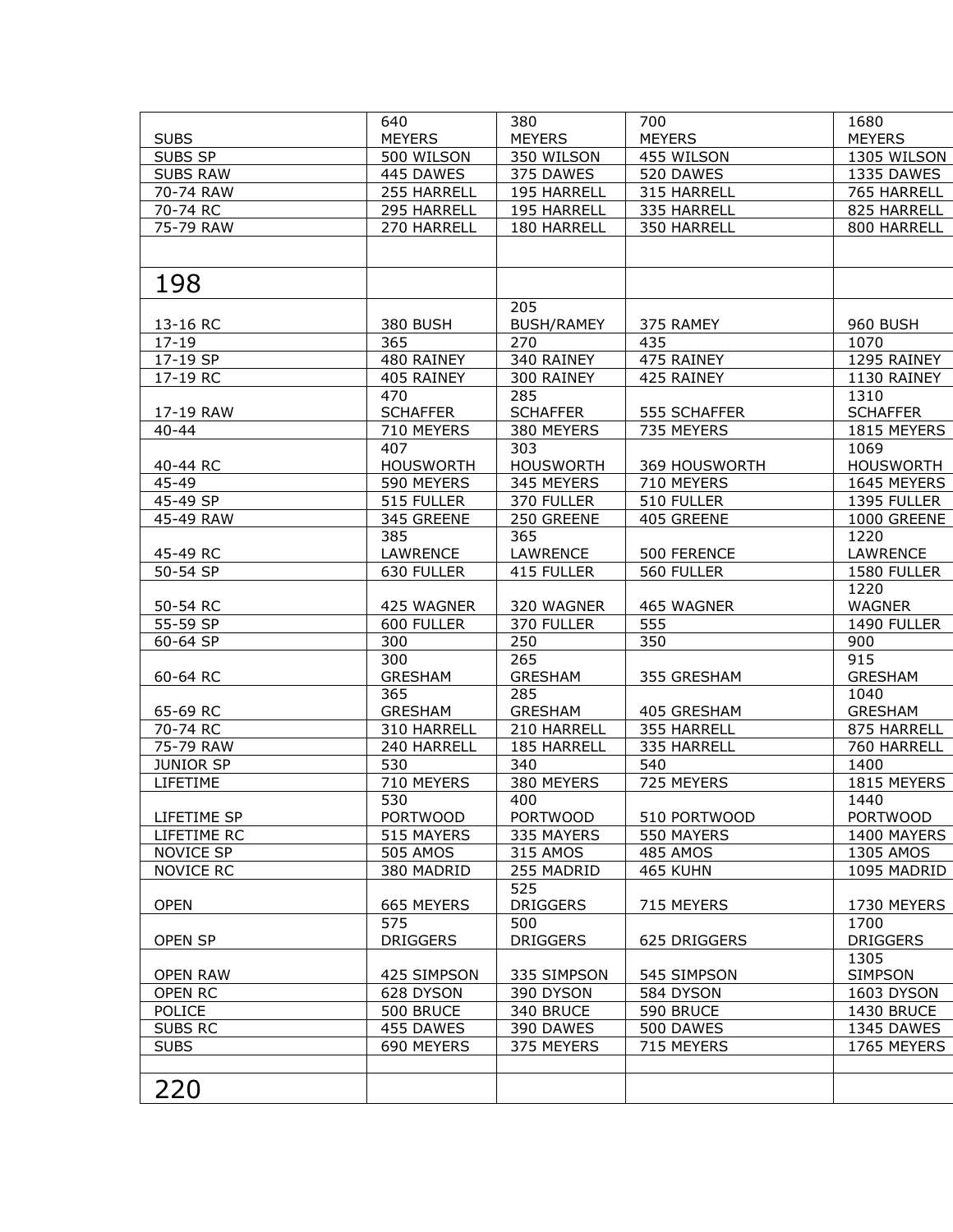|                        |                    | 170                |                        |                     |
|------------------------|--------------------|--------------------|------------------------|---------------------|
| 13-16 RC               | 319 DALE           | <b>DOUGHERTY</b>   | 347 DALE               | 832 DALE            |
| $17 - 19$              | 424                | 270                | 507                    | 1201                |
|                        | 501                | 402                |                        | 1405                |
| 17-19 SP               | <b>JEFFERSON</b>   | <b>JEFFERSON</b>   | 501 JEFFERSON          | <b>JEFFERSON</b>    |
| 40-44 SP               | 585                | 385                | 600                    | 1545                |
|                        | 400                |                    |                        |                     |
| 40-44 RC               | <b>HOUSWORTH</b>   | 285                | 385                    | 1095                |
|                        |                    |                    |                        | 1560                |
| 45-49                  | 584 HICKMAN        | 410 HICKMAN        | 650 HICKMAN            | <b>HICKMAN</b>      |
| 45-49 SP               | <b>525 KING</b>    | 315 KING           | <b>555 KING</b>        | 1395 KING           |
|                        | 405                |                    |                        | 1270                |
| 45-49 RC               | <b>HOUSWORTH</b>   | 305 GORHAM         | 560 GORHAM             | <b>GORHAM</b>       |
| 50-54 RAW              | 350 POTTS          | 235 POTTS          | 360 POTTS              | 945 POTTS           |
|                        |                    |                    |                        | 1210                |
| 50-54 RC               | 375 GORHAM         | 310 GORHAM         | 525 GORHAM             | <b>GORHAM</b>       |
|                        | 300                | 260                |                        | 975                 |
| 60-64 RC               | GONZALEZ           | GONZALEZ           | 415 GONZALEZ           | GONZALEZ            |
|                        |                    |                    |                        | 1455                |
| <b>JUNIOR RC</b>       | 525 KOONS          | 375 KOONS          | 575 HOLDERFIELD        | HOLDERFIELD         |
| LIFETIME               | 600                | 400                | 700                    | 1710                |
| LIFETIME SP            | 314 WHITE          | 275 WHITE          | 347 WHITE              | 936 WHITE           |
| LIFETIME RC            | 525 MAYERS         | 350 MAYERS         | 545 MAYERS             | 1420 MAYERS         |
| NOVICE SP              | 525                | 410                | 500                    | 1535                |
| <b>NOVICE RC</b>       | 475 MURPH          | 375 MURPH          | 495 MURPH              | 1345 MURPH          |
| <b>OPEN</b>            | 660                | 400                | 680                    | 1665                |
| OPEN SP                | 135 NIBLETT        | 365 NIBLETT        | 600 NIBLETT            | 1100 NIBLETT        |
|                        |                    |                    |                        | 1320                |
| <b>OPEN RAW</b>        | 450 JOHNSON        | 350 JOHNSON        | 520 JOHNSON            | <b>JOHNSON</b>      |
|                        | 520                |                    |                        | 1455                |
| OPEN RC                | HOLDERFIELD        | 375 DEYETTE        | 575 HOLDERFIELD        | HOLDERFIELD         |
| <b>POLICE</b>          | 620                | 465                | 630                    | 1715                |
|                        | 520<br>HOLDERFIELD | 360<br>HOLDERFIELD |                        | 1455<br>HOLDERFIELD |
| POLICE RC<br>POLICE SP | 525                | 410                | 575 HOLDERFIELD<br>500 | 1535                |
|                        | 670                | 560                |                        | 1820                |
| <b>SUBS</b>            | <b>CAMPBELL</b>    | <b>CAMPBELL</b>    | 700                    | <b>CAMPBELL</b>     |
|                        |                    |                    |                        | 1265                |
| <b>SUBS RC</b>         | 435 STANLEY        | 355 STANLEY        | 475 STANLEY            | <b>STANLEY</b>      |
|                        |                    |                    |                        | 1410                |
| SUBS SP                | 451 STANLEY        | 435 STANLEY        | 523 STANLEY            | <b>STANLEY</b>      |
|                        |                    |                    |                        |                     |
|                        |                    |                    |                        |                     |
| 242                    |                    |                    |                        |                     |
| 13-16 RC               | 455 BROWN          | 315 BROWN          | 435 BROWN              | 1205 BROWN          |
| $13 - 16$              | 570                | 300                | 500                    | 1350                |
| 17-19 RC               | <b>505 ROWE</b>    | <b>305 ROWE</b>    | <b>510 ROWE</b>        | 1320 ROWE           |
|                        | 575                | 455                |                        | 1555                |
| 17-19 SP               | <b>JEFFERSON</b>   | <b>JEFFERSON</b>   | 525 JEFFERSON          | <b>JEFFERSON</b>    |
| <b>JUNIOR SP</b>       | 565                | 360                | 550                    | 1470                |
| <b>JUNIOR RC</b>       | 570 MUNCH          | 375 OLSEN          | 515 OLSEN              | 1450 MUNCH          |
| JUNIOR RAW             | 490 BROWN          | 380 BROWN          | 475 BROWN              | 1345 BROWN          |
| LIFETIME RC            | <b>505 ROWE</b>    | <b>305 ROWE</b>    | <b>510 ROWE</b>        | 1320 ROWE           |
|                        | 710                | 580                |                        | 1910                |
| LIFETIME               | <b>MCKINSTRY</b>   | CAMPBELL           | 690 MCKINSTRY          | <b>MCKINSTRY</b>    |
| <b>OPEN</b>            | <b>750 FORD</b>    | <b>490 FORD</b>    | 690 MCKINSTRY          | 1880 FORD           |
| OPEN RC                | 540                | 340                | 550 SCIARETTA          | 1430                |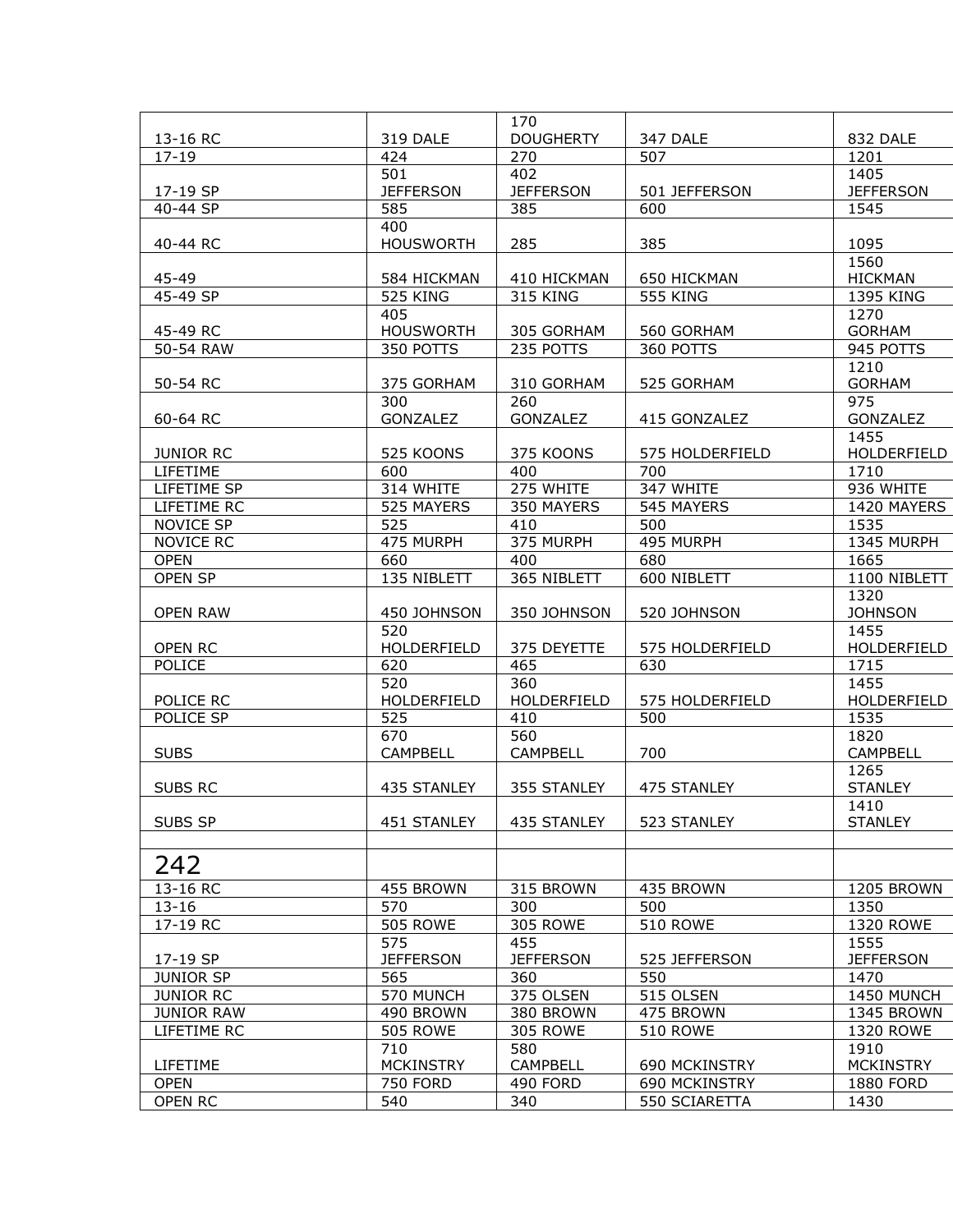|                             | <b>SCIARETTA</b> | <b>SCIARETTA</b> |                      | <b>SCIARETTA</b>  |
|-----------------------------|------------------|------------------|----------------------|-------------------|
| <b>OPEN RAW</b>             | 405 TANG         | 315 TANG         | <b>505 TANG</b>      | <b>1225 TANG</b>  |
|                             |                  | 580              |                      | 1910              |
| <b>SUBS</b>                 | <b>750 FORD</b>  | <b>CAMPBELL</b>  | 690 MCKINSTRY        | <b>MCKINSTRY</b>  |
| $40 - 44$                   | 630              | 450              | 565                  | 1545              |
|                             |                  |                  |                      | 1385              |
| 40-44 RC                    | 450 JACKSON      | 410 JACKSON      | 525 JACKSON          | <b>JACKSON</b>    |
| 45-49 SP                    | 580 PANTER       | 390 PANTER       | 475 PANTER           | 1345 PANTER       |
|                             |                  |                  |                      | 1250              |
| 45-49                       | 450 SIMPSON      | 355 SIMPSON      | 445 SIMPSON          | <b>SIMPSON</b>    |
|                             | 485              | 315              |                      | 1265              |
| 50-54 SP                    | <b>HORSTING</b>  | <b>HORSTING</b>  | 500                  | <b>HORSTING</b>   |
| POLICE/FIRE/MILT            | 435 MORRIS       | 315 MORRIS       | 455 MORRIS           | 1205 MORRIS       |
| <b>COLLEGIATE RC</b>        | <b>505 ROWE</b>  | <b>305 ROWE</b>  | <b>510 ROWE</b>      | 1320 ROWE         |
| <b>NOVICE</b>               | 450              | 350              | 500                  | 1300              |
|                             |                  |                  |                      |                   |
|                             |                  |                  |                      |                   |
| 275                         |                  |                  |                      |                   |
|                             | 415              | 245              |                      | 1115              |
| 13-16 RC                    | WEIGAND          | WEIGAND          | 455 WEIGAND          | WEIGAND           |
|                             |                  | 365              |                      | 1435              |
| 17-19 RC                    | 575 MORGAN       | <b>HENDERSON</b> | 555 MORGAN           | <b>MORGAN</b>     |
| 17-19 SP                    | 500 TROUT        | 360 TROUT        | 475 TROUT            | 1335 TROUT        |
| <b>JUNIOR</b>               | 650 BRADEN       | 390 BRADEN       | 600 BRADEN           | 1650 BRADEN       |
| <b>JUNIOR SP</b>            | 650 ROWE         | <b>385 ROWE</b>  | <b>540 ROWE</b>      | 1575 ROWE         |
|                             | 650              | 374              |                      | 1614              |
| <b>JUNIOR RC</b>            | <b>FAMBROUGH</b> | <b>FAMBROUGH</b> | 573 FAMBROUGH        | <b>FAMBROUGH</b>  |
|                             | 750              | 485              |                      | 1990              |
| LIFETIME                    | WHEATLEY         | <b>WHEATLEY</b>  | 760 WHEATLEY         | WHEATLEY          |
| LIFETIME SP                 | 650 ROWE         | 451 NICHOLS      | 585 PAULEY           | <b>1575 ROWE</b>  |
| LIFETIME RC                 | <b>570 ROWE</b>  | 330 BRADEN       | 600 BRADEN           | 1425 BRADEN       |
|                             | 650              | 550              |                      | 1800              |
| OPEN RC                     | <b>CAMPBELL</b>  | <b>CAMPBELL</b>  | 615 BRADEN           | <b>CAMPBELL</b>   |
| OPEN SP                     | 725 DAVIS        | 525 DAVIS        | 615 DAVIS            | <b>1850 DAVIS</b> |
|                             |                  | 600              |                      | 1750              |
| <b>OPEN</b>                 | 650 BUSH         | <b>CAMPBELL</b>  | 675 SEARCY           | <b>CAMPBELL</b>   |
| <b>OPEN RAW</b>             | 500 ALTHEN       | 340 ALTHEN       | 500 ALTHEN           | 1340 ALTHEN       |
|                             | 685              | 600              |                      | 1815              |
| <b>SUBS</b>                 | <b>MCKINSTRY</b> | <b>CAMPBELL</b>  | <b>650 MCKINSTRY</b> | <b>MCKINSTRY</b>  |
| SUBS SP                     | 700 DAVIS        | 525 DAVIS        | 615 DAVIS            | 1840 DAVIS        |
|                             |                  |                  |                      |                   |
| <b>SUBS RC</b><br>$40 - 44$ | 600<br>615       | 370<br>390       | 550<br>525           | 1500<br>1530      |
|                             | 475 KRAFT        | 425 KRAFT        |                      | 1350 KRAFT        |
| 40-44 SP                    |                  |                  | 450 KRAFT            |                   |
| 40-44 RC                    | 540              | 370              | 500                  | 1410              |
|                             | 650              | 445              |                      | 1765              |
| 45-49                       | <b>RHOADES</b>   | <b>RHOADES</b>   | 675 RHOADES          | <b>RHOADES</b>    |
| 55-59                       | 540 MACK         | 405 MACK         | 500 MACK             | <b>1440 MACK</b>  |
| 60-64 SP                    | <b>505 MACK</b>  | 395 MACK         | 465 MACK             | <b>1365 MACK</b>  |
| <b>NOVICE</b>               | 550              | 465              | 460                  | 1415              |
| SPECIAL OLYMPIAN RC         | 300 DAVIS        | 205 DAVIS        | 275 DAVIS            | 780 DAVIS         |
| <b>COLLEGIATE RC</b>        | <b>570 ROWE</b>  | <b>315 ROWE</b>  | <b>520 ROWE</b>      | <b>1405 ROWE</b>  |
| 300                         |                  |                  |                      |                   |
|                             |                  |                  |                      |                   |
|                             | 475              | 250              |                      | 1180              |
| 13-16 RC                    | <b>SCIARETTA</b> | <b>SCIARETTA</b> | 455 SCIARETTA        | <b>SCIARETTA</b>  |
| LIFETIME SP                 | 655 DAVIS        | 501 DAVIS        | 551 DAVIS            | 1708 DAVIS        |
| SUBS RC                     | 600              | 380              | 580 COCHRAN          | 1560              |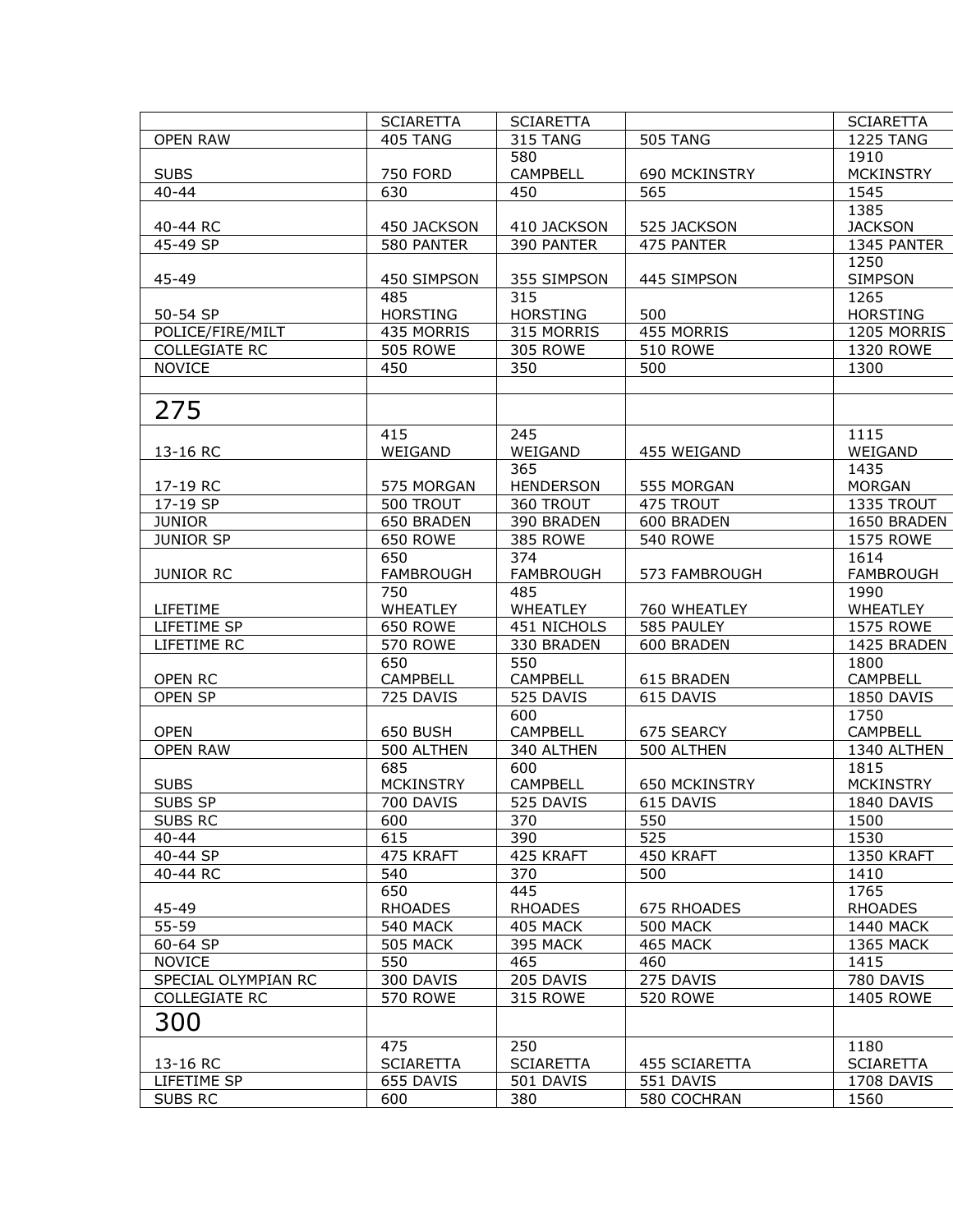|                    | <b>COCHRAN</b>   | <b>COCHRAN</b>   |                 | <b>COCHRAN</b>         |
|--------------------|------------------|------------------|-----------------|------------------------|
| 50-54 RC           | 345 CALHOUN      | 250 CALHOUN      | 345 CALHOUN     | 940 CALHOUN            |
| 55-59 SP           | 440 CALHOUN      | 300 CALHOUN      | 415 CALHOUN     | 1155<br>CALHOUN        |
| P/F/M SP           | 440 CALHOUN      | 300 CALHOUN      | 415 CALHOUN     | 1155<br>CALHOUN        |
|                    |                  |                  |                 |                        |
| <b>SHW</b>         |                  |                  |                 |                        |
| 13-16 SP           | 390              | 215              | 300             | 905                    |
| $17 - 19$          | 700 CAGLE        | 465 CAGLE        | 600 CAGLE       | 1765 CAGLE             |
|                    | 441              | 341              |                 | 1306                   |
| 17-19 RC           | CASTLEBERRY      | CASTLEBERRY      | 523 CASTLEBERRY | CASTLEBERRY            |
| <b>JUNIOR</b>      | 740 CAGLE        | 470 CAGLE        | 630 BRADEN      | 1790 CAGLE             |
| LIFETIME           | 740 SEARCY       | 465 CAGLE        | 710 SEARCY      | 1855 SEARCY            |
| LIFETIME SP        | 770 DAVIS        | 575 DAVIS        | 600 DAVIS       | 1870 DAVIS             |
| <b>OPEN</b>        | 740 SEARCY       | 435 SEARCY       | 710 SEARCY      | 1855 SEARCY            |
| OPEN SP            | 675 DAVIS        | 550 DAVIS        | 600 DAVIS       | 1825 DAVIS             |
|                    | 510              | 275              |                 | 1385                   |
| <b>OPEN RAW</b>    | <b>RODRIGUES</b> | <b>RODRIGUES</b> | 600 RODRIGUES   | <b>RODRIGUES</b>       |
|                    |                  | 375              |                 |                        |
| SUBS RC            | 600 WILSON       | COCHRAN          | 555 COCHRAN     | 1500 WILSON            |
| $40 - 44$          | 500              | 450              | 600             | 1575                   |
| 40-44 RC           | 600 TURLEY       | 391 TURLEY       | 567 TURLEY      | 1558 TURLEY            |
| $50 - 54$          | 405              | 250              | 405             | 1060                   |
| 50-54 RC           | 345 CALHOUN      | 250 CALHOUN      | 345 CALHOUN     | 940 CALHOUN            |
|                    |                  |                  |                 | 1115                   |
| 55-59 RC           | 435 CALHOUN      | 275 CALHOUN      | 405 CALHOUN     | CALHOUN                |
| SPECIAL OLYMPIAN   | 331 DAVIS        | 220 DAVIS        | 325 DAVIS       | 876 DAVIS              |
| P/F/M RC           | 435 CALHOUN      | 275 CALHOUN      | 405 CALHOUN     | 1115<br><b>CALHOUN</b> |
| <b>BENCH PRESS</b> |                  |                  | <b>DEADLIFT</b> |                        |
|                    |                  |                  |                 |                        |
| <b>MEN</b>         |                  |                  | <b>MEN</b>      |                        |
| 60                 |                  |                  | 60              |                        |
| 7-8 RAW            | 55 FORD          |                  | 7-8 RAW         | <b>105 FORD</b>        |
|                    |                  |                  | 9-10 RAW        | <b>130 FORD</b>        |
|                    |                  |                  |                 |                        |
| 80                 |                  |                  | 80              |                        |
|                    |                  |                  |                 | 165                    |
| 9-10 RAW           | 90 SEYMOUR       |                  | 9-10 RAW        | <b>SEYMOUR</b>         |
|                    |                  |                  |                 |                        |
| 100                |                  |                  | 100             |                        |
| 11-12 SP           | 115<br>CHATHAM   |                  | 9-10 RAW        | 150 BIDNE              |
|                    |                  |                  |                 |                        |
| 9-10 RAW           | 80 BIDNE         |                  | 11-12 RAW       | 155 EGAN               |
| $11 - 12$          | 95 EGAN          |                  |                 |                        |
|                    |                  |                  |                 |                        |
| 114                |                  |                  |                 |                        |
| 11-12 RAW          | <b>110 DUNN</b>  |                  | 114             |                        |
|                    |                  |                  |                 |                        |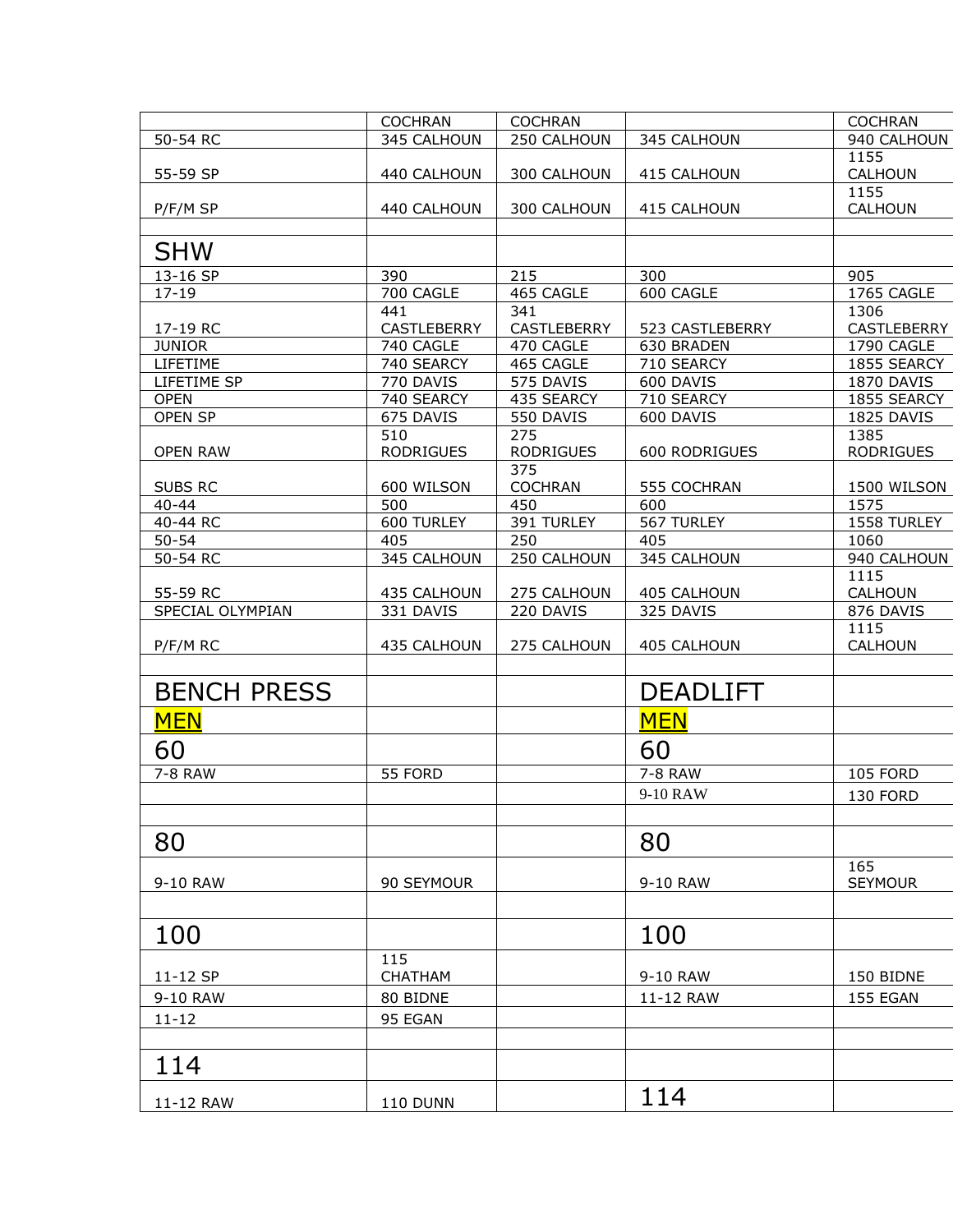| $13 - 16$         | 185             | 11-12 RAW         | <b>230 DUNN</b>       |
|-------------------|-----------------|-------------------|-----------------------|
|                   |                 | 13-16 RAW         | <b>195 WYNN</b>       |
| 13-16 RAW         | <b>155 DUNN</b> | $13 - 16$         | 225 PADGETT           |
| OPEN SP           | 264 COHN        | <b>OPEN</b>       | 429 COHN              |
|                   |                 |                   |                       |
| 123               |                 | 123               |                       |
| 9-10 RAW          | 65 POPE         | 13-16 RAW         | 305 PADGETT           |
| 11-12 RAW         | 126 DUNN        | 11-12 RAW         | 236 DUNN              |
| 13-16 RAW         | <b>170 DUNN</b> | 9-10 RAW          | 130 POPE              |
| $13 - 16$         | 160             |                   |                       |
| $17 - 19$         | 270             |                   |                       |
|                   |                 |                   |                       |
| <b>OPEN</b>       | 175             | 132               |                       |
| LIFETIME          | 270             | $11 - 12$         | 270                   |
| 50-54 RAW         | 155 ARAUJO      | $13 - 16$         | <b>365 DUNN</b>       |
|                   |                 | 13-16 RAW         | 265 BIDNE             |
| 132               |                 |                   |                       |
|                   |                 | 11-12 RAW         | <b>210 TOMS</b>       |
| $11 - 12$         | 130<br>105      | 50-54 RAW         | 225 ARAUJO            |
| 11-12 SP          | CHATHAM         |                   |                       |
|                   |                 |                   |                       |
| 11-12 RAW         | 200 LUSTER      |                   |                       |
| $13 - 16$         | 190 TURNER      | 148               |                       |
| 13-16 SP          | 231 DUNN        | 13-16 RAW         | 285 SMITH             |
| 13-16 RAW         | 175 BIDNE       | $13 - 16$         | 430                   |
| $17 - 19$         | 250             | <b>JUNIOR RAW</b> | 335 VENABLE           |
| 50-54 RAW         | 170 ARAUJO      | <b>JUNIOR RAW</b> | 330                   |
| <b>OPEN</b>       | 240 BARNES      | LIFETIME          | 480                   |
| <b>OPEN RAW</b>   | 285 COHN        | M55-59            | 290                   |
| SPECIAL OLYMPIAN  | 80 HUTTO        | 60-64 RAW         | 300<br><b>PADGETT</b> |
|                   |                 |                   | 285                   |
|                   |                 | 65-69 RAW         | PADGETT               |
|                   |                 | 75-79 RAW         | 200 BAILEY<br>425     |
| 148               |                 | <b>NOVICE</b>     | WHITEHEAD             |
| $11 - 12$         | 170 KNIGHT      | <b>NOVICE RAW</b> | 295                   |
| 11-12 RAW         | 100 WILSON      |                   |                       |
| 13-16 RAW         | 210 CAWLEY      |                   |                       |
| 13-16 SP          | 275 CAWLEY      | 165               |                       |
| 17-19 RAW         | 225 ROBERTS     | $13 - 16$         | 352                   |
| <b>JUNIOR</b>     | 300             | 13-16 RAW         | 435 WHITE             |
| <b>JUNIOR RAW</b> | 209             | $17 - 19$         | 440 MCCLAIN           |
| <b>LIFETIME</b>   | 375             | 17-19 RAW         | 363 NORRIS            |
|                   |                 |                   | 507                   |
| LIFETIME SP       | 363 ALPERT      | <b>JUNIOR</b>     | <b>WOODARD</b>        |
| LIFETIME RAW      | 385 PAIGE       | LIFETIME          | 520                   |
| <b>OPEN</b>       | 350             | LIFETIME RAW      | 500 BROWN             |
| OPEN SP           | 380 ALBERT      |                   |                       |
| <b>OPEN RAW</b>   | 385 PAIGE       | <b>OPEN</b>       | 655 EISEMAN           |
|                   |                 |                   |                       |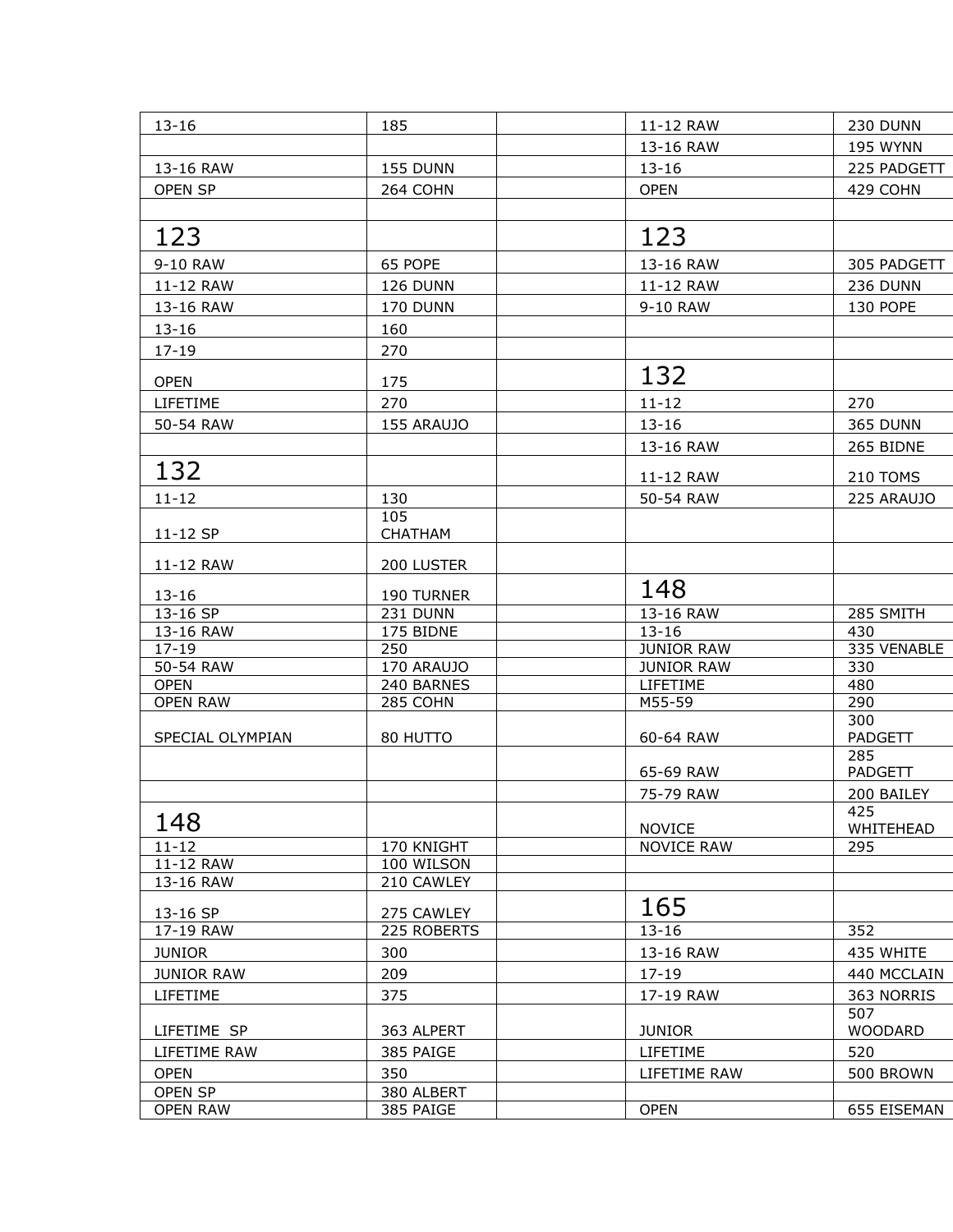| <b>SUBS RAW</b>   | 330 LOVE         | <b>OPEN RAW</b>      | 485 CHANEY            |
|-------------------|------------------|----------------------|-----------------------|
| SUBS SP           | 363 ALBERT       | <b>SUBS</b>          | 500                   |
| $40 - 44$         | 370 JAMES        | <b>SUBS RAW</b>      | 425 POLLARD           |
| 55-59             | 155              | 40-44                | 480                   |
| 55-59 RAW         | 165 SIMON        | 45-49                | 460                   |
| 60-64             | 160              | 45-49 RAW            | 415 BERMAN            |
| 65-69 RAW         | 165 PADGETT      | 50-54 RAW            | 441 GAYTON            |
| 70-79 RAW         | 120              | $50 - 54$            | 457 GAYTON            |
| <b>NOVICE</b>     | 275              | 55-59                | 420                   |
|                   |                  | <b>NOVICE</b>        | 500                   |
|                   |                  | POLICE/FIRE/MILT RAW | 424 WILSON            |
| 165               |                  |                      |                       |
| 11-12 RAW         | 75 HUTTO         |                      |                       |
|                   |                  |                      |                       |
| 13-16 SP          | 205 SOSEBEE      | 181                  |                       |
| $13 - 16$         | 231              | 17-19 RAW            | 365<br><b>CHAPMAN</b> |
|                   |                  |                      | 512                   |
| 13-16 RAW         | 260 WHITE        | $17 - 19$            | <b>DUCKWORTH</b>      |
| $17 - 19$         | 325              | <b>JUNIOR</b>        | 450 MARSH             |
| 17-19 RAW         | 290 CAWLEY       | <b>JUNIOR RAW</b>    | 465 TUTT              |
| <b>JUNIOR RAW</b> | 355 BROWN        | LIFETIME             | 690 MEYERS<br>605     |
| LIFETIME          | 440              | LIFETIME RAW         | WALDRON               |
| LIFETIME RAW      | 395 PAIGE        | <b>OPEN RAW</b>      | <b>515 DUNN</b>       |
| <b>OPEN</b>       | 410<br>CAMPBELL  | <b>OPEN</b>          | 690 MEYERS            |
| OPEN SP           | 410 ALBERT       | <b>SUBS</b>          | 690 MEYERS            |
| <b>OPEN RAW</b>   | 410 PAIGE        | <b>SUBS RAW</b>      | 350 MOSES             |
| <b>SUBS</b>       | 360              | $40 - 44$            | 550                   |
| <b>SUBS RAW</b>   | 325 DUNN         | 45-49                | 512                   |
| 40-44 RAW         | <b>303 DUNN</b>  | 45-49 RAW            | 370 THOMAS            |
| 40-44 SP          | 430 ALBERT       | 50-54 RAW            | 445 GAYTON            |
| 50-54 RAW         | 320 WOOTEN       | $50 - 54$            | 470 GAYTON            |
|                   | 315              |                      |                       |
| 50-54 SP          | MARAWSKI         | <b>NOVICE</b>        | 560                   |
| $50 - 54$         | 385 HAMBY        | <b>NOVICE RAW</b>    | 280 JACOBS            |
| <b>NOVICE RAW</b> | 255 COWLES       | SPEC. OLYMPIAN RAW   | 75 STONE              |
| NOVICE SP         | 350 PAIGE        | SPECIAL OLYMPIAN     | 205                   |
|                   |                  |                      |                       |
|                   |                  |                      |                       |
|                   |                  | 198                  |                       |
| 181               |                  | $13 - 16$            | 450                   |
| $13 - 16$         | 120              | $17 - 19$            | 475                   |
| 13-16 RAW         | 275 HEARN        | 17-19 RAW            | 400                   |
| 17-19             | 370              | <b>JUNIOR RAW</b>    | 545 LONGAN            |
|                   | 300              |                      |                       |
| 17-19 SP          | <b>DUCKWORTH</b> | LIFETIME RAW         | 550 MARSH             |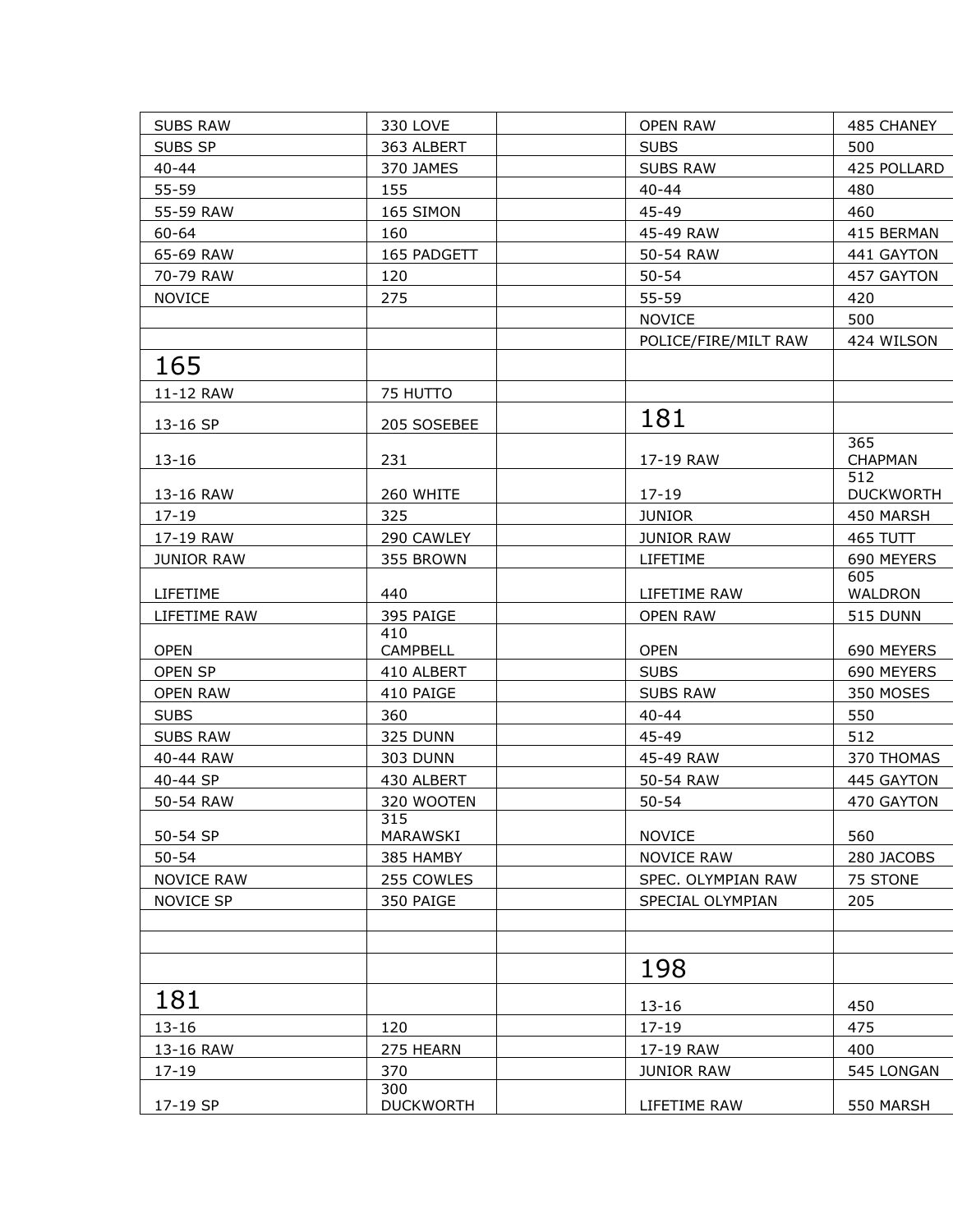|                         | 425                    |                                |             |
|-------------------------|------------------------|--------------------------------|-------------|
| <b>JUNIOR</b>           | WASHINGTON             | LIFETIME                       | 725 MEYERS  |
| <b>JUNIOR RAW</b>       | <b>255 TUTT</b>        | <b>OPEN</b>                    | 715 MEYERS  |
| LIFETIME                | 480<br><b>CAMPBELL</b> | <b>OPEN RAW</b>                | 500 PADGETT |
|                         | 380                    |                                |             |
| LIFETIME SP             | <b>PORTWOOD</b>        | <b>SUBS</b>                    | 760 MEYERS  |
| LIFETIME RAW            | 242                    | <b>SUBS RAW</b>                | 635 LANZ    |
| <b>OPEN SP</b>          | 420 FISHER             | $40 - 44$                      | 735 MEYERS  |
|                         | 425                    |                                |             |
| <b>OPEN</b>             | WASHINGTON             | 40-44 RAW                      | 500 PADGETT |
|                         |                        | 45-49                          | 745 MEYERS  |
|                         | 365                    |                                |             |
| <b>OPEN RAW</b>         | <b>RUTHERFORD</b>      | 45-49 RAW                      | 500 PADGETT |
| <b>SUBS</b>             | 415 MARTIN             | $50 - 54$                      | 760 MEYERS  |
| <b>SUBS RAW</b>         | 255 WILSON             | $55 - 59$                      | 735 MEYERS  |
|                         |                        | <b>NOVICE</b>                  | 405         |
|                         |                        |                                | 435         |
| SUBS SP                 | 420 FISHER             | <b>NOVICE RAW</b>              | SHERMAN     |
| 40-44 SP                | 350                    | <b>POLICE</b>                  | 565         |
| 40-44 RAW               | 340 MACK               | POLICE RAW                     | 529 VINCENT |
| 45-49                   | 285                    |                                |             |
|                         | 335                    |                                |             |
| 45-49 RAW               | <b>BERLETTE</b>        |                                |             |
| 50-54 SP                | 285 GAYTON             |                                |             |
|                         |                        |                                |             |
| 50-54 RAW               | 300 WAGNER             | 220                            |             |
| $50 - 54$               | 315 GAYTON             | 11-12 RAW                      | 175 WHITE   |
| 55-59 RAW               | 225 BLAKE              | 17-19 RAW                      | 550 CARVER  |
| POLICE                  | 400                    | $17 - 19$                      | 385 THOMAS  |
| SPECIAL OLYMPIAN        | 125                    | LIFETIME RAW                   | 600 BRADEN  |
| <b>NOVICE RAW</b>       | 220 JACOBS             | LIFETIME                       | 685         |
|                         |                        | <b>OPEN</b>                    | 705 DANIELS |
|                         |                        | <b>OPEN RAW</b>                | 600 BRADEN  |
|                         |                        | <b>SUBS</b>                    | 705 DANIELS |
| 198                     |                        | <b>SUBS RAW</b>                | 600 BRADEN  |
| 13-16 SP                | 280 SOSEBEE            | 40-44 RAW                      | 570 BRADEN  |
| $17 - 19$               | 350 PADGETT            | $40 - 44$                      | 630 PADGETT |
| 17-19 RAW               | 330                    | 45-49                          | 600         |
|                         | 259                    |                                |             |
| 17-19 SP                | <b>CHAPMAN</b>         | 45-49 RAW                      | 500 KAYES   |
|                         | 385                    |                                |             |
| <b>JUNIOR RAW</b>       | <b>RUTHERFORD</b>      | $50 - 54$                      | 500         |
| <b>JUNIOR</b>           | 410                    | 55-59 RAW                      | 510         |
|                         | 500                    |                                |             |
| LIFETIME<br>LIFETIME SP | CAMPBELL<br>425 SMITH  | <b>POLICE</b><br><b>NOVICE</b> | 630<br>630  |
| LIFETIME RAW            | 391 HARPER             | <b>NOVICE RAW</b>              | 410 WALKER  |
|                         | 510                    |                                |             |
| <b>OPEN</b>             | <b>CAMPBELL</b>        |                                |             |
| OPEN SP                 | 405 MINOR              |                                |             |
|                         | 390                    |                                |             |
| <b>OPEN RAW</b>         | <b>RUTHERFORD</b>      |                                |             |
|                         |                        | 242                            |             |
| <b>SUBS</b>             | 375                    |                                |             |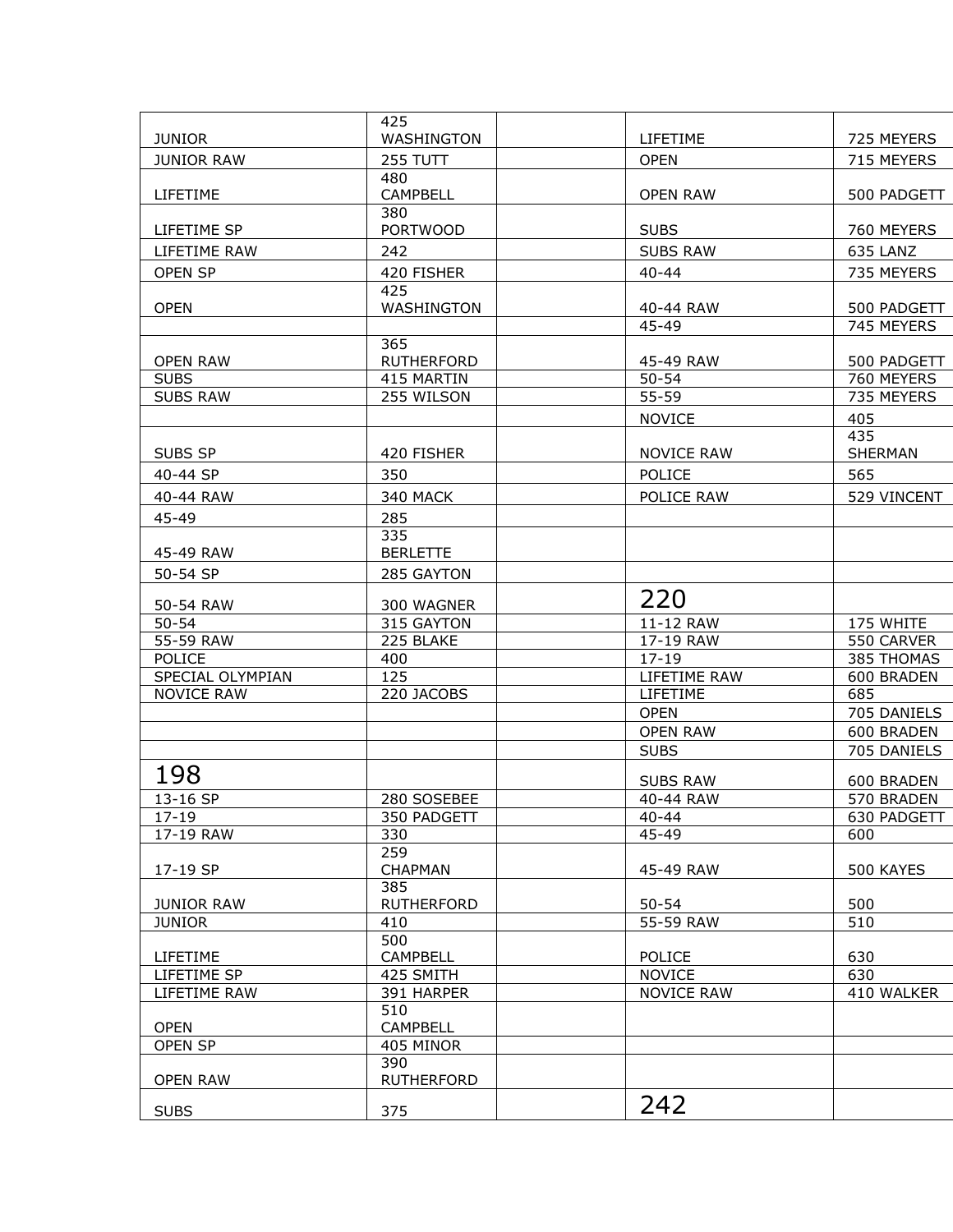| <b>SUBS RAW</b>   | 391 HARPER             | $17 - 19$         | 530              |
|-------------------|------------------------|-------------------|------------------|
| $40 - 44$         | 415 MARTIN             | 17-19 RAW         | 455              |
|                   | 315                    |                   |                  |
| 40-44 RAW         | <b>RICHARDSON</b>      | <b>JUNIOR RAW</b> | 500 OLSEN        |
|                   |                        |                   | 500              |
| 45-49 RAW         | 320 GASKIN             | <b>JUNIOR</b>     | <b>BRASWELL</b>  |
| 45-49 SP          | 460<br><b>DRIGGERS</b> | LIFETIME          | 720 DANIELS      |
|                   |                        |                   |                  |
| 45-49             | 305 DUDLEY             | <b>OPEN</b>       | 720 DANIELS      |
| 50-54 SP          | 365 WALKER             | <b>OPEN RAW</b>   | 650 PADGETT      |
| 50-54 RAW         | 325 GASKIN             | <b>SUBS</b>       | 672 PADGETT      |
| 60-64 SP          | <b>205 BYRD</b>        | <b>SUBS RAW</b>   | 650 PADGETT      |
|                   | 285                    |                   |                  |
| 60-64 RAW         | <b>GRESHAM</b>         | $40 - 44$         | 625 FOWLER       |
| <b>NOVICE RAW</b> | 363                    | 40-44 RAW         | 575 PADGETT      |
| <b>NOVICE</b>     | 410                    | 45-49             | 510 WALKER       |
|                   | 305                    |                   |                  |
| NOVICE SP         | <b>BRADBURN</b>        | $50 - 54$         | 525 EDDINS       |
|                   |                        | 55-59             | 518 EDDINS       |
| 220               |                        |                   | 375              |
|                   |                        | 60-64 RAW         | GONZALEZ         |
| 11-12 RAW         | 125 WYATT              | <b>NOVICE RAW</b> | 375 SPINKS       |
| 13-16 SP          | 275 THOMAS             |                   |                  |
| $17 - 19$         | 485                    |                   |                  |
| 17-19 RAW         | 325 CARVER             |                   |                  |
| <b>JUNIOR RAW</b> | 300                    |                   |                  |
|                   | 495                    |                   |                  |
| LIFETIME          | <b>MCKINNEY</b>        |                   |                  |
|                   | 413                    |                   |                  |
| LIFETIME-SP       | <b>MCKINNEY</b>        |                   |                  |
| LIFETIME RAW      | 430 RENFROE            | 275               |                  |
|                   | 413                    |                   |                  |
| OPEN-SP           | <b>MCKINNEY</b>        | 13-16 RAW         | 425 WILSON       |
|                   | 530                    |                   | 500              |
| <b>OPEN</b>       | <b>DRIGGERS</b>        | 17-19 RAW         | <b>HENDERSON</b> |
|                   |                        |                   | 705              |
| <b>OPEN RAW</b>   | 457 MARSH              | <b>JUNIOR</b>     | WHEATLEY         |
|                   |                        |                   | 705              |
| 40-44 RAW         | 375 PURVIS             | LIFETIME          | WHEATLEY         |
| $40 - 44$         | 550<br><b>CHATHAM</b>  | LIFETIME RAW      | 617 BRADEN       |
|                   |                        |                   |                  |
| SUBS-SP           | 430 PURVIS             | <b>OPEN</b>       | 685 SEARCY       |
| <b>SUBS</b>       | 495<br><b>MCKINNEY</b> | <b>OPEN RAW</b>   | 800 GREEN        |
|                   |                        |                   |                  |
| <b>SUBS RAW</b>   | 420 PORTER             | <b>SUBS</b>       | 660 BRADEN       |
| 45-49 RAW         | 375 HUNT               | <b>SUBS RAW</b>   | 430 LONG         |
| 45-49 SP          | 501<br><b>CHATHAM</b>  | 40-44 RAW         | 450              |
|                   |                        |                   | <b>ROBERTSON</b> |
| 45-49             | 360                    | 45-49             | 611 FOWLER       |
| $50 - 54$         | 341                    | $55 - 59$         | 600 EDDINS       |
| 50-54 RAW         | 385 HUNT               | 60-64 RAW         | 305 CLARK        |
| 55-59             | 410 GREEN              | <b>NOVICE RAW</b> | 415              |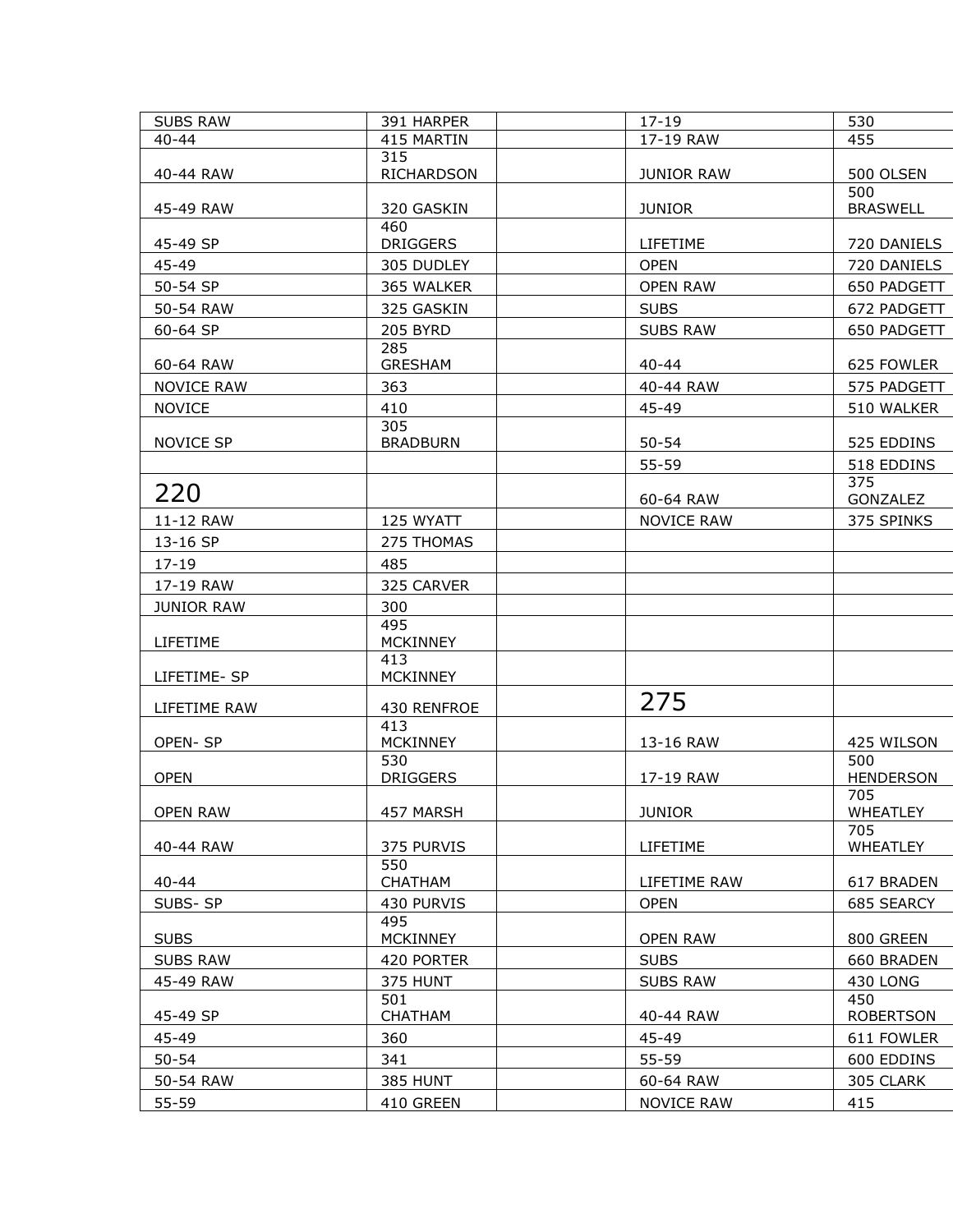|                       |                               |                  | SWAYNOS                |
|-----------------------|-------------------------------|------------------|------------------------|
| 60-64 SP              | 350 COLEMAN                   |                  |                        |
| 60-64 RAW             | 355 PERRY                     | 300              |                        |
| 65-69 RAW             | 300 COLEMAN                   | 13-16 RAW        | 445 WILSON             |
| 70-74 RAW             | 275 COLEMAN                   |                  |                        |
| 75-79 RAW             | 170 TURNER                    |                  |                        |
| <b>NOVICE</b>         | 420 PAYNE                     | <b>SHW</b>       |                        |
| <b>NOVICE RAW</b>     | 365<br><b>MCKINNEY</b>        | 17-19 RAW        | 475<br>WEIGAND         |
| POLICE                | 450                           | $20 - 23$        | 580<br><b>REGISTER</b> |
|                       |                               |                  | 765                    |
|                       |                               | LIFETIME         | WHEATLEY               |
|                       |                               | <b>SUBS RAW</b>  | 455 OLLIS              |
|                       |                               | $40 - 44$        | 600                    |
|                       |                               | <b>OPEN RAW</b>  | 725 SEARCY             |
| 242                   |                               |                  |                        |
| 13-16 SP              | <b>185 JONES</b>              |                  |                        |
| 17-19 RAW             | 525 MORGAN                    |                  |                        |
|                       | 430                           |                  |                        |
| 17-19 SP<br>20-23 RAW | <b>JEFFERSON</b><br>405 OLSEN |                  |                        |
|                       |                               | <b>POWERCURL</b> |                        |
| 20-23 SP              | 660 BENSON                    |                  |                        |
| $20 - 23$             | 485                           |                  |                        |
| LIFETIME              | 530                           | 60               |                        |
| LIFETIME SP           | 425<br><b>MCKINNEY</b>        | $7 - 8$          | 30 FORD                |
| LIFETIME RAW          | 424 MURPHY                    |                  |                        |
|                       | 425                           |                  |                        |
| OPEN SP               | <b>MCKINNEY</b>               |                  |                        |
| <b>OPEN</b>           | 683 BENSON                    | 114              |                        |
| <b>OPEN RAW</b>       | 480 EDALGO                    | $13 - 16$        | 50<br><b>ROBERTSON</b> |
|                       | 505                           |                  |                        |
| <b>SUBS</b>           | <b>MCKINNEY</b>               |                  |                        |
| SUBS SP               | 500 THOMAS                    | 148              |                        |
| <b>SUBS RAW</b>       | 450 JOHNSON                   | $17 - 19$        | 130<br><b>THOMPSON</b> |
| $40 - 44$             | 475 MOON                      |                  |                        |
| 40-44 SP              | 470 PATE                      | 165              |                        |
| 40-44 RAW             | 500 ARNOLD                    | $50 - 59$        | 130 GAYTON             |
| 45-49 RAW             | 430 MOON                      | <b>OPEN</b>      | 125 ALTMAN             |
|                       | 505                           |                  |                        |
| 45-49 SP              | CHATHAM                       |                  |                        |
| 45-49                 | 451 MOON                      |                  |                        |
| $50 - 54$             | 425                           | 181              |                        |
|                       |                               |                  |                        |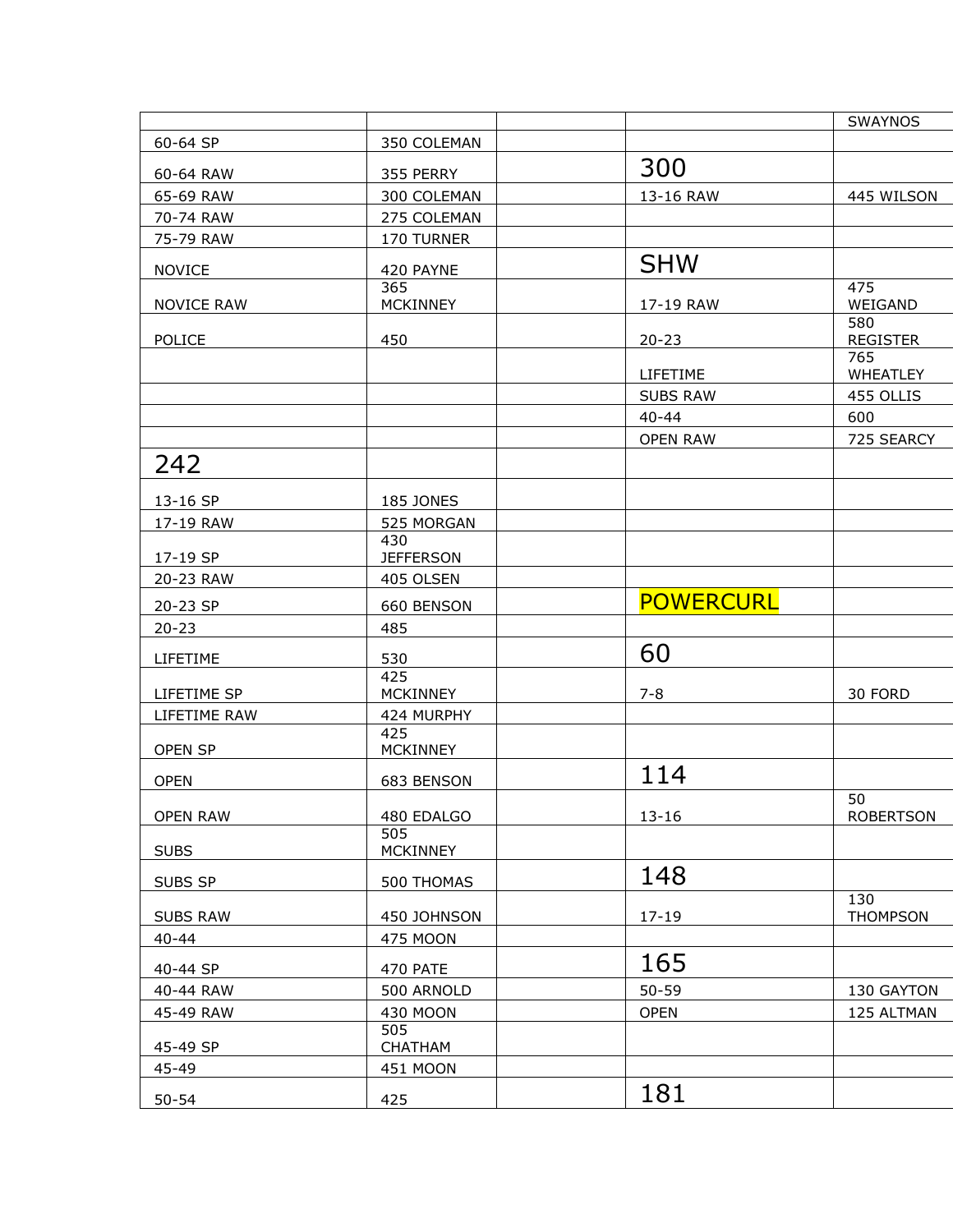| 50-54 RAW                          | 335 WILSON                 | $40 - 49$   | 125 THOMAS              |
|------------------------------------|----------------------------|-------------|-------------------------|
| 50-54 SP                           | 335 EDDINS                 | $50 - 59$   | 125 GAYTON              |
| 55-59 SP                           | 336 EDDINS                 | 70-79       | 100 HARRELL             |
| 60-64 RAW                          | 370 PERRY                  |             |                         |
| POLICE                             | 500                        | 198         |                         |
| <b>NOVICE RAW</b>                  | 350 MOORE                  | 40-49       | 135<br>SULLIVAN         |
| <b>NOVICE</b>                      | 300 MCCLURE                | <b>OPEN</b> | 180 HARPER              |
|                                    |                            | $17 - 19$   | <b>150 HAY</b>          |
|                                    |                            |             |                         |
|                                    |                            |             |                         |
|                                    |                            | 220         |                         |
|                                    |                            |             | 165                     |
|                                    |                            | 40-49       | <b>ROBERTSON</b>        |
|                                    |                            | 50-59       | 165 TILLER              |
| 275                                |                            | 60-69       | 160 COLEMAN             |
| 13-16 RAW                          | <b>275 JONES</b>           | 70-79       | 155 COLEMAN             |
| 17-19 RAW                          | 380<br><b>HENDERSON</b>    |             |                         |
|                                    | 374                        |             |                         |
| JUNIOR RAW                         | <b>FAMBROUGH</b>           | 242         |                         |
| LIFETIME SP                        | 305 BROWN                  | $50 - 59$   | 170 TILLER              |
| LIFETIME                           | 610 CAWLEY                 |             |                         |
| LIFETIME RAW                       | 510 CAWLEY                 | 275         |                         |
| <b>OPEN</b>                        | 610 CAWLEY                 | <b>OPEN</b> | 135<br><b>FAMBROUGH</b> |
| <b>OPEN RAW</b>                    | 510 CAWLEY                 | 40-49       | 180<br><b>ROBERTSON</b> |
| <b>SUBS</b>                        | 485                        | 50-59       | 175 EDDINS              |
| <b>SUBS RAW</b>                    | 455 WATTS                  | $17 - 19$   | 160<br><b>HENDERSON</b> |
| SUBS SP                            | 365 SANDERS                |             |                         |
|                                    |                            |             |                         |
| 40-44 RAW                          | 510 CAWLEY                 | <b>SHW</b>  |                         |
| $40 - 44$                          | 610 CAWLEY                 | 13-16 RAW   | 500 WILSON              |
| 45-49                              | 385                        | $17 - 19$   | 135<br>WILLIAMS         |
| 45-49 RAW                          | 450                        |             |                         |
| 45-49 SP                           | 429 FOWLER                 |             |                         |
| 50-54 SP                           | 400 SIMPSON                |             |                         |
| 55-59 SP                           | 350 EDDINS                 |             |                         |
|                                    | 305                        |             |                         |
| <b>NOVICE RAW</b><br><b>NOVICE</b> | SWAYNOS                    |             |                         |
| POLICE                             | 520 RAGLAND<br>520 RAGLAND |             |                         |
|                                    |                            |             |                         |
| 300                                |                            |             |                         |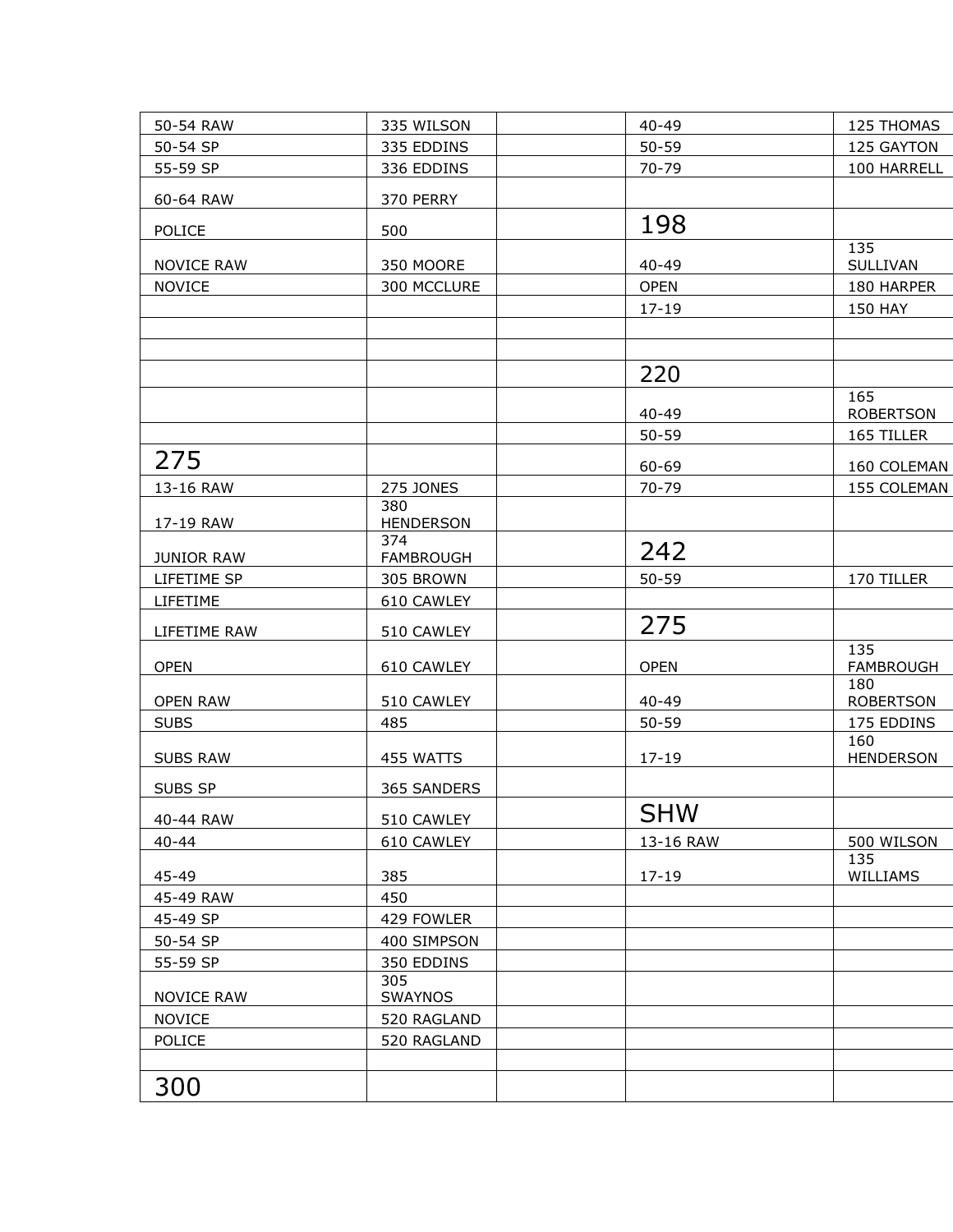|                       | 425                    |                   |            |
|-----------------------|------------------------|-------------------|------------|
| 20-23 SP              | GONZALEZ<br>675 CAWLEY |                   |            |
| LIFETIME SP           | 530 CAWLEY             |                   |            |
| LIFETIME RAW          | 700 CAWLEY             |                   |            |
| LIFETIME<br>OPEN SP   | 675 CAWLEY             |                   |            |
| <b>OPEN RAW</b>       | 530 CAWLEY             |                   |            |
| <b>OPEN</b>           | 700 CAWLEY             |                   |            |
| 40-44 RAW             | 518 CAWLEY             |                   |            |
| $40 - 44$             | 677 CAWLEY             |                   |            |
| 40-44 SP              | 600 CAWLEY             |                   |            |
| 45-49 SP              | 551 CAWLEY             |                   |            |
| 45-49                 | 700 CAWLEY             |                   |            |
| 45-49 RAW             | 315 CAWLEY             |                   |            |
| 50-54 RAW             | 530 CAWLEY             |                   |            |
| 50-54 SP              | 675 CAWLEY             |                   |            |
|                       |                        |                   |            |
| <b>SHW</b>            |                        |                   |            |
|                       | 330                    |                   |            |
| 17-19 RAW             | WEIGAND                |                   |            |
| $20 - 23$             | 525<br><b>REGISTER</b> |                   |            |
| 20-23 RAW             | 415 LEE                |                   |            |
|                       | 775                    |                   |            |
| LIFETIME              | <b>REGISTER</b>        |                   |            |
| LIFETIME RAW          | 540 CAWLEY             |                   |            |
| LIFETIME SP           | 540 DAVIS              |                   |            |
| <b>OPEN RAW</b>       | 540 CAWLEY             |                   |            |
| <b>OPEN SP</b>        | 735<br><b>REGISTER</b> |                   |            |
| 35-39                 | 580 RESNIK             |                   |            |
| $40 - 44$             | 600 CAWLEY             |                   |            |
| 40-44 RAW             | 540 CAWLEY             |                   |            |
| 45-49                 | 501<br>CUNNINGHAM      |                   |            |
| 50-54 RAW             | 525 CAWLEY             |                   |            |
|                       |                        | <b>SQUAT ONLY</b> |            |
| $50 - 54$             | 440 SIMPSON            |                   |            |
| 60-64                 | 420 HURLEY             | 114               |            |
| POLICE                | 485                    | OPEN SP           | 374 COHN   |
|                       |                        |                   |            |
| <b>BENCH FOR REPS</b> |                        | 165               |            |
| 123                   |                        | 50-54 RC          | 360 GAYTON |
| 55-59                 | 20-ARAUJO              | 50-54 SP          | 425 GAYTON |
|                       |                        | $50 - 54$         | 418 GAYTON |
| 148                   |                        |                   |            |